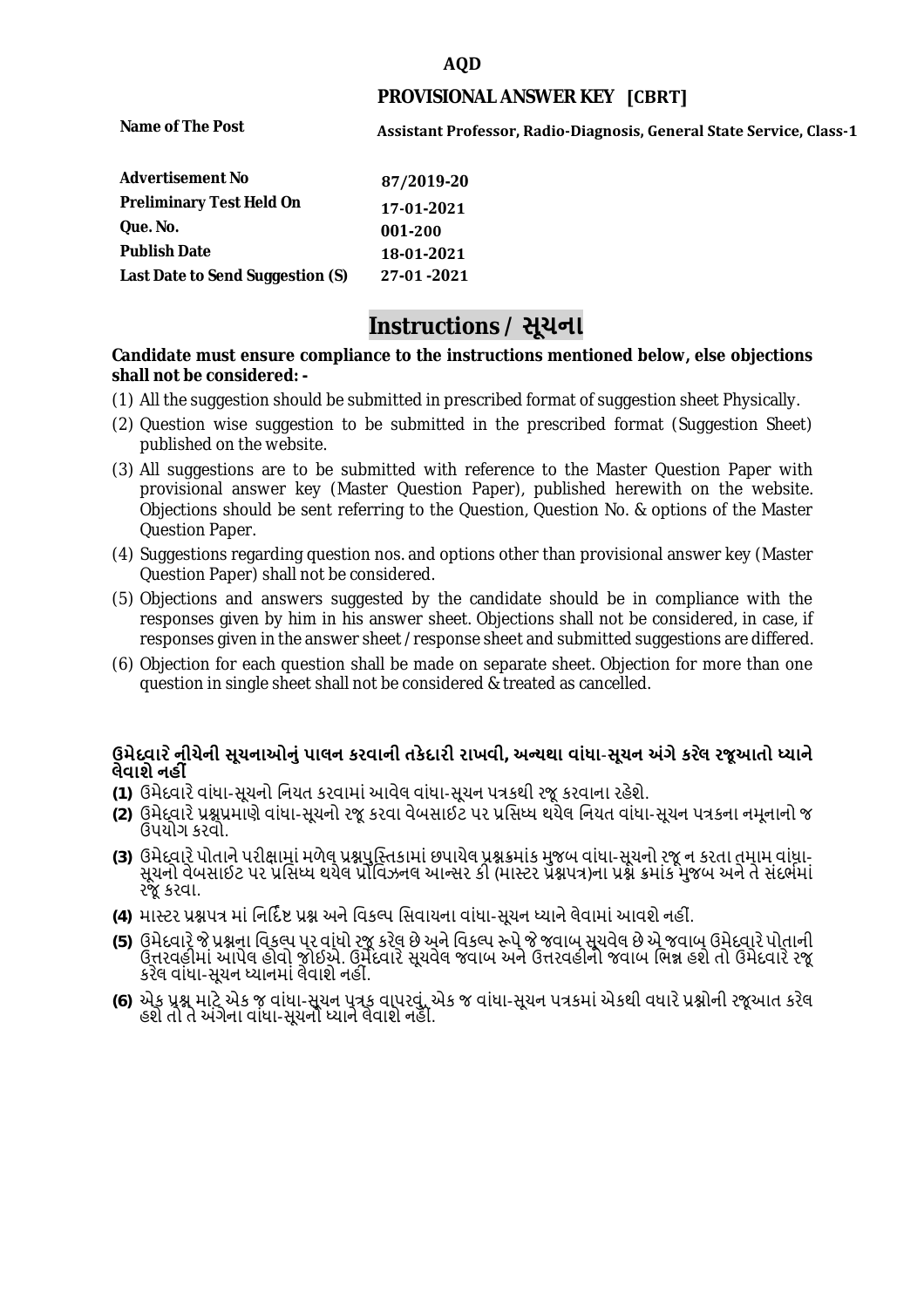| 001. | A young patient is newly diagnosed with diaphyseal aclasis. What would be the expected imaging<br>findings? |                                                                                                                                                                                                         |
|------|-------------------------------------------------------------------------------------------------------------|---------------------------------------------------------------------------------------------------------------------------------------------------------------------------------------------------------|
|      | (A) Multiple Enchondromas                                                                                   | (B) Multiple osteochondromas                                                                                                                                                                            |
|      | (C) Multiple Osteomas                                                                                       | (D) Multiple Enostoses                                                                                                                                                                                  |
| 002. | tibia. An MRI demonstrates multiple fluid levels. What is the most likely diagnosis?                        | A 15-year-old boy is noted to have a solitary lytic lesion expanding the cortex of the proximal                                                                                                         |
|      | (A) Osteoblastoma                                                                                           | (B) Giant Cell tumor                                                                                                                                                                                    |
|      | (C) Simple bone cyst                                                                                        | <b>D</b> ) Aneurismal Bone cyst                                                                                                                                                                         |
| 003. | primary bone tumour?                                                                                        | A solitary, lytic lesion with aggressive features is an unexpected incidental finding on radiography<br>of the left knee. Which radiological feature would favour a diagnosis of metastasis rather than |
|      | (A) Diaphyseal location                                                                                     | (B) Bone expansion                                                                                                                                                                                      |
|      | (C) Florid periosteal reaction                                                                              | (D) Soft tissue mass                                                                                                                                                                                    |
| 004. | DXA fulfils the following-                                                                                  | WHO criteria for osteoporosis is met when BMD measurement at the hip and spine by means of                                                                                                              |
|      | (A) BMD between 1 and 2.5 SD below that of the young adult reference mean                                   |                                                                                                                                                                                                         |
|      | (B) BMD more than 2.5 SD below the young adult reference mean                                               |                                                                                                                                                                                                         |
|      |                                                                                                             | (C) BMD more than 2.5 SD below the young adult reference mean with one low energy fracture                                                                                                              |
|      | (D) BMD more than 1.5 SD below the young adult reference mean                                               |                                                                                                                                                                                                         |
| 005. | Mercedes Benz sign is seen in                                                                               |                                                                                                                                                                                                         |
|      | (A) Porcelain Gallbladder                                                                                   | (B) Emphysematous Cholecystitis                                                                                                                                                                         |
|      | (C) Pneumobilia                                                                                             | (D) Gallstone                                                                                                                                                                                           |
| 006. | Mural thickening of GB wall in absence of active biliary disease can be seen in all except                  |                                                                                                                                                                                                         |
|      | (A) Portal hypertension with cirrhosis                                                                      | (B) Acute hepatitis                                                                                                                                                                                     |
|      | (C) Ascites                                                                                                 | <b>(D)</b> Prolong fasting                                                                                                                                                                              |
| 007. | <b>Complication of ERCP is/are</b>                                                                          |                                                                                                                                                                                                         |
|      | (A) Pancreatitis                                                                                            | (B) Duodonal perforation                                                                                                                                                                                |
|      | (C) Bleeding following spincterotomy                                                                        | (D) All of the above                                                                                                                                                                                    |
| 008. | Incorrect match for Todani classification of Choledochal cyst                                               |                                                                                                                                                                                                         |
|      | (A) Type I-Cystic or Fusiform                                                                               | (B) Type II-Diverticular                                                                                                                                                                                |
|      | (C) Type III-Intrahepatic dilatation                                                                        | (D) Type-IV-Extra & Intrahepatic cyst                                                                                                                                                                   |
| 009. | Rokitansky Aschoff sinus is charecteristics of -                                                            |                                                                                                                                                                                                         |
|      | (A) Adenomyomatosis of GB                                                                                   | (B) Xanthogranulomatous Cholecystitis                                                                                                                                                                   |
|      | (C) Choledocholithiasis                                                                                     | (D) Mucocele of GB                                                                                                                                                                                      |
| 010. | Dormian Basket is used in                                                                                   |                                                                                                                                                                                                         |
|      | (A) Percuteneous extraction of gallstone                                                                    | (B) Dilatation of biliary stricture                                                                                                                                                                     |
|      | (C) Choledochal fistula repair                                                                              | (D) All of the above                                                                                                                                                                                    |
| 011. | Palmaz stent used for biliary drainage is a-                                                                |                                                                                                                                                                                                         |
|      | (A) Self expanding metallic stent                                                                           | (B) Ballon expandable metallic stent                                                                                                                                                                    |
|      | (C) Self expanding Teflon stent                                                                             | (D) Ballon expandable Teflon stent                                                                                                                                                                      |
| 012. | Radiological signs of right lobe liver enlargement are all except-                                          |                                                                                                                                                                                                         |
|      | (A) Elevated right hemidiapragm                                                                             | (B) Elevated hepatic flexure                                                                                                                                                                            |
|      | (C) Depressed right kidney                                                                                  | (D) Bulging of right properitoneal fat line                                                                                                                                                             |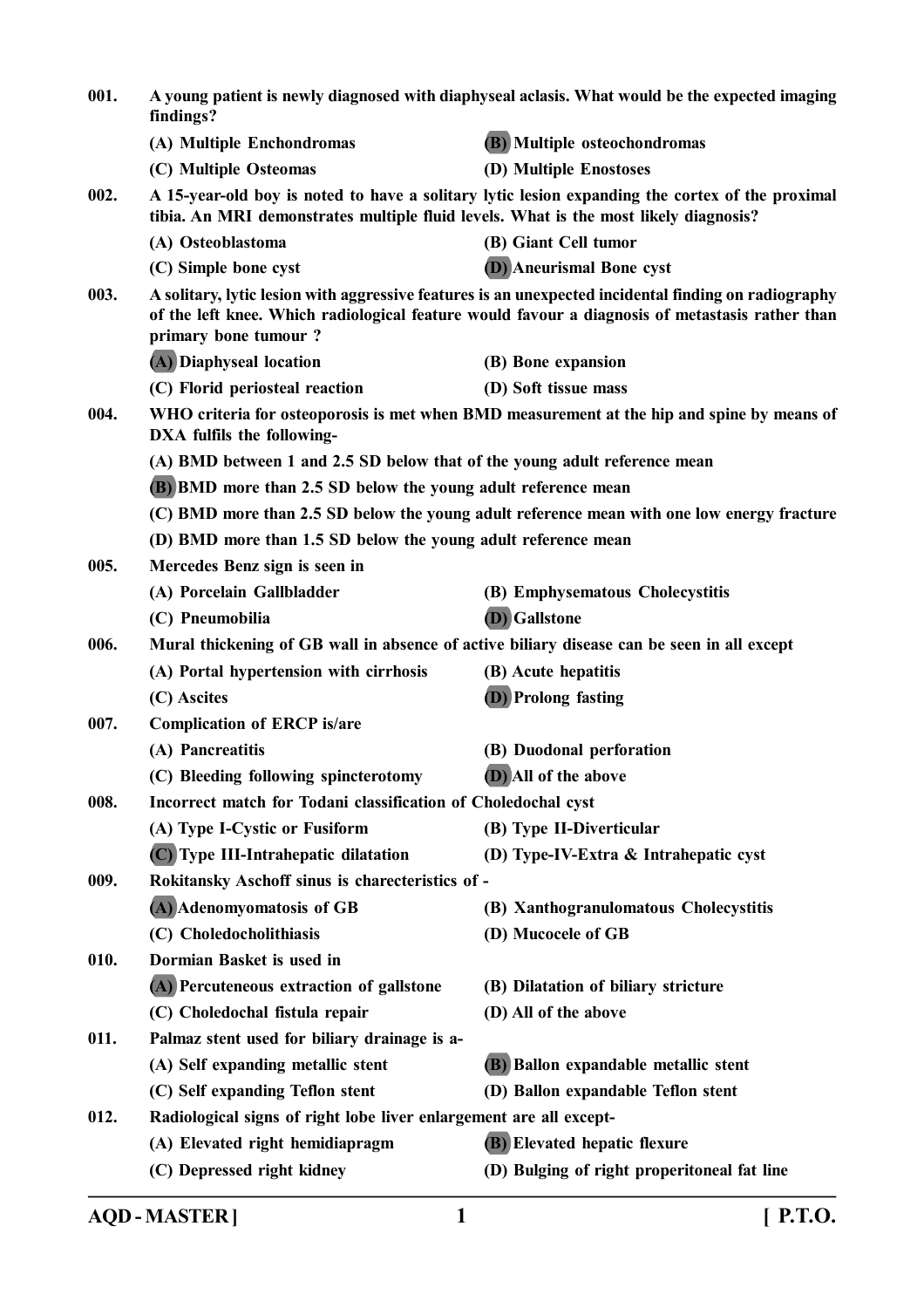| 013. | Crumpled eggshell calcification in liver is seen in-                               |                                                                                                                                                                                                 |
|------|------------------------------------------------------------------------------------|-------------------------------------------------------------------------------------------------------------------------------------------------------------------------------------------------|
|      | (A) HCC                                                                            | (B) Hepatic abcess                                                                                                                                                                              |
|      | (C) Metastasis                                                                     | <b>(D)</b> Hydatid cyst                                                                                                                                                                         |
| 014. | TIPS is an image guided connection between-                                        |                                                                                                                                                                                                 |
|      | $(A)$ A major right sided hepatic vein $\&$ a major intrahepatic br of portal vein |                                                                                                                                                                                                 |
|      | (B) Portal vein & IVC                                                              |                                                                                                                                                                                                 |
|      | $(C)$ Splenic vein $\&$ a major hepatic vein                                       |                                                                                                                                                                                                 |
|      | (D) Auperior mesenteric vein & IVC                                                 |                                                                                                                                                                                                 |
| 015. | Not true about focal fatty infiltration                                            |                                                                                                                                                                                                 |
|      | (A) Hypoechoic skip nodules are not commonly seen in segment IV                    |                                                                                                                                                                                                 |
|      | (B) Angular or interdigital geometric margin is characteristic                     |                                                                                                                                                                                                 |
|      | (C) Degree of increased echogenicity is roughly proportional to level of steatosis |                                                                                                                                                                                                 |
|      | (D) Areas of focal fatty changes may simulate mass lesion                          |                                                                                                                                                                                                 |
| 016. | following is-                                                                      | USG of a 5 year old boy shows a hyperreflective mass in the liver with areas of calcification.<br>There is high frequency Doppler signal within the lesion. The most likely diagnosis among the |
|      | (A) Hepatoblastoma                                                                 | (B) HCC                                                                                                                                                                                         |
|      | (C) Hepatic metastasis                                                             | (D) Hepatic lymphoma                                                                                                                                                                            |
| 017. | MRI appearance of typical hemangioma in liver is                                   |                                                                                                                                                                                                 |
|      | (A) Low signal on T1 & High signal on T2                                           | (B) High signal on T1 & Low signal on T2                                                                                                                                                        |
|      | (C) Low signal on T1 & Low signal on T2                                            | (D) High signal on T1 & High signal on T2                                                                                                                                                       |
| 018. | Principle imaging technique used in MRCP is                                        |                                                                                                                                                                                                 |
|      | (A) Heavily T1 weighted                                                            | <b>(B)</b> Heavily T2 weighted                                                                                                                                                                  |
|      | (C) Fluid Attenuated Inversion Recovery                                            | (D) Short T1 Inversion Recovery                                                                                                                                                                 |
| 019. | A Sentinel loop on a plain abdominal xray is characteristic finding in-            |                                                                                                                                                                                                 |
|      | (A) Cystic tumor of Pancreas                                                       | <b>(B)</b> Acute pancreatitis                                                                                                                                                                   |
|      | (C) Gastrinoma                                                                     | (D) Pancreatic carcinoma                                                                                                                                                                        |
| 020. | True statement about pancreatic pseudocyst-                                        |                                                                                                                                                                                                 |
|      | (A) Pseudocyst in the body $\&$ head are more likely to resolve spontaneously      |                                                                                                                                                                                                 |
|      | (B) USG guided percuteneous drainage is required for pseudocyst of 4cm or greater  |                                                                                                                                                                                                 |
|      | drainage                                                                           | (C) Requirement for surgical drainage is diminished by endoscopy guided pancreaticogastric                                                                                                      |
|      | (D) All of the above                                                               |                                                                                                                                                                                                 |
| 021. | leading to -                                                                       | Long standing suppurative osteomyelitis with draining sinus may undergo malignant changes                                                                                                       |
|      | (A) Epithelioma                                                                    | (B) Osteosarcoma                                                                                                                                                                                |
|      | (C) Both                                                                           | (D) None                                                                                                                                                                                        |
| 022. | Not True about hematogenous osteomylitis of tubular bones                          |                                                                                                                                                                                                 |
|      | (A) In infant common location is metaphyseal with epiphyseal extension             |                                                                                                                                                                                                 |
|      | (B) Involucrum is not common in adult                                              |                                                                                                                                                                                                 |
|      | (C) Joint involvement is not common in child                                       |                                                                                                                                                                                                 |
|      | $(D)$ Soft tissue abcess is more common in infant $\&$ children than adult.        |                                                                                                                                                                                                 |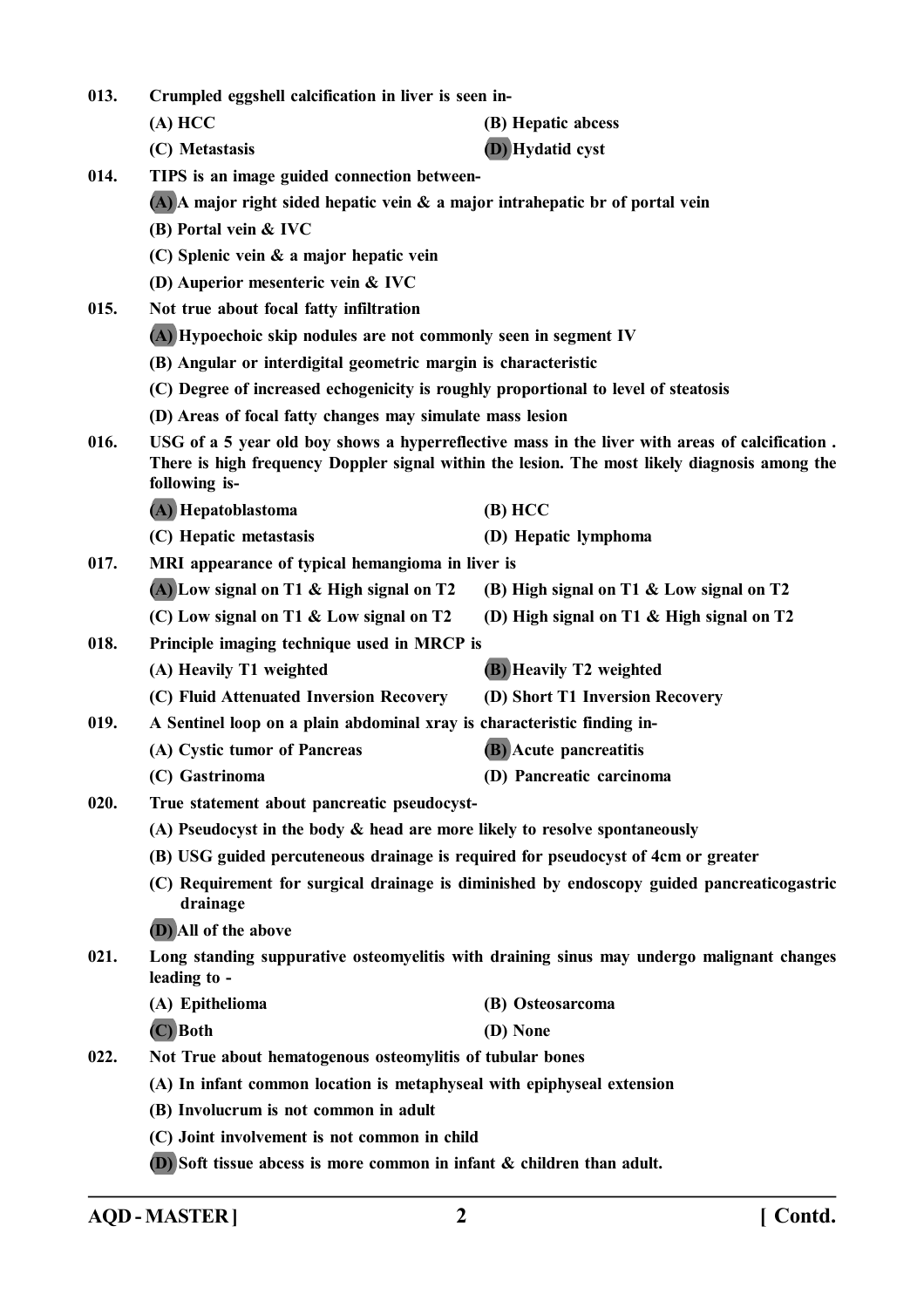| 023. | Looser's zone is a hallmark feature of -                                                |                                 |
|------|-----------------------------------------------------------------------------------------|---------------------------------|
|      | (A) Osteomalacia                                                                        | (B) Rickets                     |
|      | (C) Osteoporosis                                                                        | (D) Osteomyelitis               |
| 024. | Not a characteristic sign of Scurvy-                                                    |                                 |
|      | (A) Wimberger;s sign                                                                    | (B) Frankel's line              |
|      | (C) Trummerfiled zone                                                                   | $(D)$ Bowing $\&$ cupping       |
| 025. | About osteoporosis false statement is-                                                  |                                 |
|      | (A) There is disproportionate loss of trabecular bone in postmenopausal osteoporosis    |                                 |
|      | (B) There is proportionate loss of cortical $\&$ trabecular bone in senile osteoporosis |                                 |
|      | (C) Trabecular loss is most evident in spine                                            |                                 |
|      | (D) Callous formation in fracture site is less evident in steroid induced osteoporosis. |                                 |
| 026. | In normal adult subjects Metacarpel index ranges within-                                |                                 |
|      | $(A)$ 2.5-5.5                                                                           | $(B)$ 5.4-7.9                   |
|      | $(C)$ 7.9-9.4                                                                           | $(D)$ 9.4-11.9                  |
| 027. | H shaped vertebral body is characteristic of                                            |                                 |
|      | (A) Thanatophoric dwarfism                                                              | (B) Pseudoachondroplasia        |
|      | (C) Hypoachondroplasia                                                                  | (D) Chondroectodermal dysplasia |
| 028. | Chevron sign is seen in                                                                 |                                 |
|      | (A) Achondroplasia                                                                      | $(B)$ MPS                       |
|      | (C) Turner's syndrome                                                                   | (D) None of the above           |
| 029. | Bone within bone is a radiological sign seen in-                                        |                                 |
|      | (A) Osteoporosis                                                                        | (B) Osteomalacia                |
|      | (C) Osteosarcoma                                                                        | (D) Osteopetrosis               |
| 030. | Sprengel's shoulder frequently coexist with the following condition-                    |                                 |
|      | (A) Cervical spina bifida                                                               | (B) Klippel-feil syndrome       |
|      | (C) Cervical rib                                                                        | (D) All of the above            |
| 031. | Baker's cyst originate between                                                          |                                 |
|      | (A) Semimembranosus tendon and lateral head of gastroncemius.                           |                                 |
|      | (B) Semitendinosus tendon and lateral head of gastrocnemius.                            |                                 |
|      | (C) Semimembranosus tendon and medial head of gastrocnemius.                            |                                 |
|      | (D) Semitendinosus tendon and medial head of gastrocnemius.                             |                                 |
| 032. | Which is not included in Rotator cuff muscles                                           |                                 |
|      | (A) Teres major                                                                         | (B) Teres minor                 |
|      | (C) Subscapularis                                                                       | (D) Supraspinatus               |
| 033. | <b>HONDA SIGN of sacroilitis is seen in</b>                                             |                                 |
|      | $(A)$ MRI                                                                               | $(B)$ CT                        |
|      | (C) Bone scan                                                                           | (D) USG                         |
| 034. | Not seen in Achondroplasia is                                                           |                                 |
|      | (A) Short and flat ilium                                                                | (B) Champagne glass pelvis      |
|      | (C) horizontally oriented acetabular roof                                               | (D) J shaped sella              |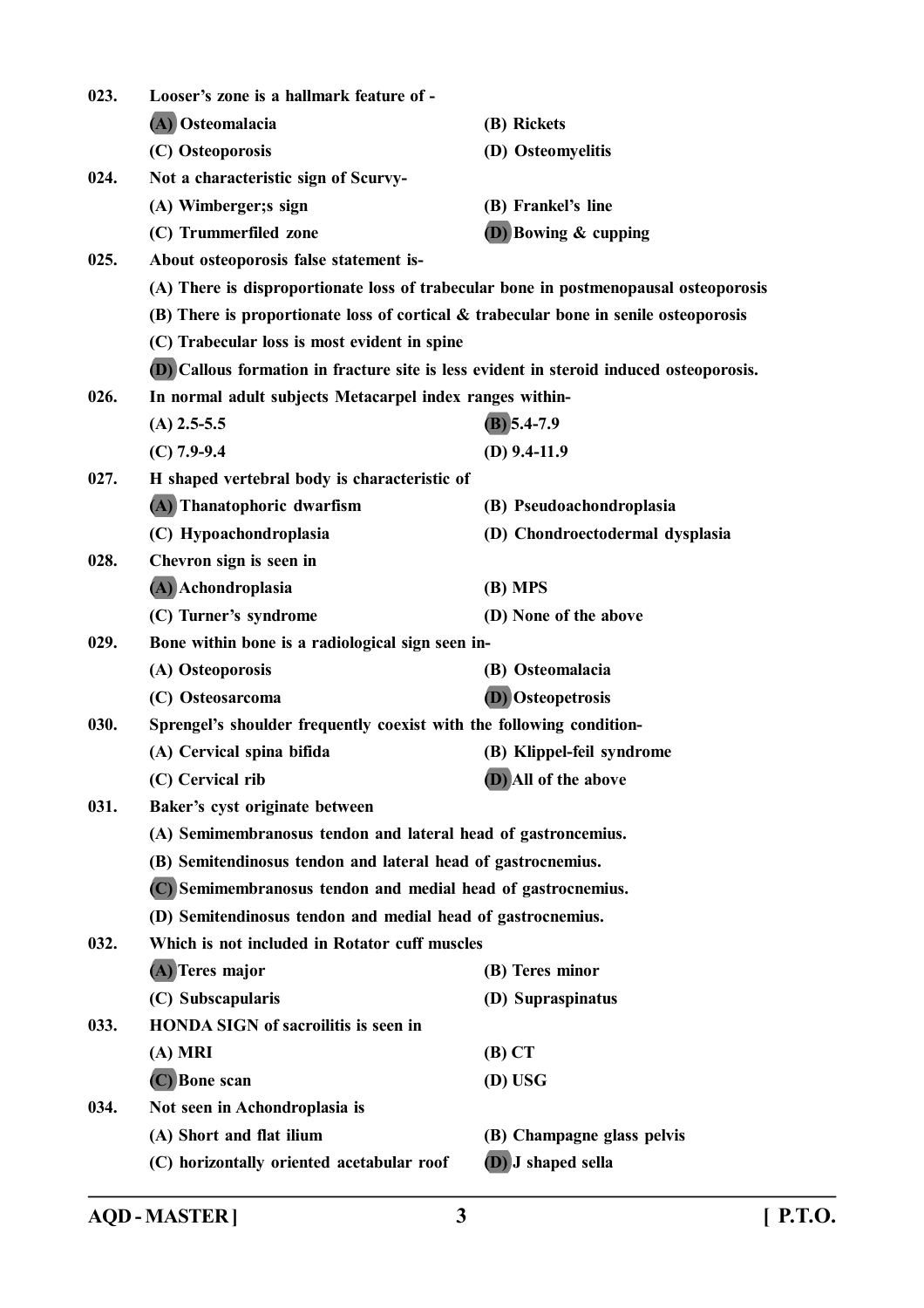| 035. | Sandwich vertebra seen in                                                                  |                                             |
|------|--------------------------------------------------------------------------------------------|---------------------------------------------|
|      | (A) Osteoporosis                                                                           | (B) Osteomyelitis                           |
|      | (C) Osteopathicastriata                                                                    | (D) Osteopetrosis                           |
| 036. | Jone's fracture involves                                                                   |                                             |
|      | (A) head of first metatarsal                                                               | (B) base of first metatarsal                |
|      | (C) head of fifth metatarsal                                                               | (D) Base of fifth metatarsal                |
| 037. | Terry Thomas sign is seen in                                                               |                                             |
|      | (A) scaphoid fracture                                                                      | (B) scaphoid dislocation                    |
|      | (C) lunate fracture                                                                        | (D) lunate dislocation                      |
| 038. | False about Bucket handle tear                                                             |                                             |
|      | (A) double PCL appearance                                                                  | (B) absent bowtie sign                      |
|      | (C) ghost meniscus sign                                                                    | (D) anterior flipped meniscus sign          |
| 039. | Marching cleft sign on MRI Knee seen in                                                    |                                             |
|      | (A) parrot beak tear                                                                       | (B) horizontal tear                         |
|      | (C) radial tear                                                                            | (D) bucket handle tear                      |
| 040. | True about discoid meniscus is                                                             |                                             |
|      | (A) Dysplastic meniscus with continuous bowtie on 3 or more consecutive images.            |                                             |
|      | (B) Disc shaped post-traumatic meniscus with continuous bowtie on multiple slice.          |                                             |
|      | (C) Disc shaped posttraumatic meniscus with absent bowtie on sagittal images.              |                                             |
|      | (D) Dysplastic meniscus with more than 5mm width in coronal images.                        |                                             |
| 041. | Salter Harris classification is applicable for                                             |                                             |
|      | (A) Metaphyseal injuries                                                                   | <b>(B)</b> Epiphyseal injuries              |
|      | (C) Diaphyseal injuries                                                                    | (D) All of above                            |
| 042. | A line drawn from posterior margin of hard palate to posterior aspect of foramen magnum is |                                             |
|      | (A) MaCrae's line                                                                          | (B) Chamberline's line                      |
|      | (C) Digastric line                                                                         | (D) Boogard's line                          |
| 043. | Licked candy stick appearance seen in all except                                           |                                             |
|      | (A) leprosy                                                                                | (B) psoriaticarthropathy                    |
|      | (C) neuropathic joints                                                                     | (D) rheumatoid arthritis                    |
| 044. | Spilled tea cup sign seen in                                                               |                                             |
|      | (A) Capitate dislocation on lateral film                                                   | (B) Scaphoid dislocation on lateral film    |
|      | (C) Lunate dislocation on lateral film                                                     | (D) Triqueteral dislocation on lateral film |
| 045. | Not a feature of ankylosing spondylitis                                                    |                                             |
|      | (A) Bilateral sacroiliac joint involvement                                                 | (B) Enthesophyte with enthesopathy          |
|      | (C) Bamboo spine and syndesmophytes                                                        | <b>(D)</b> Subchondral sclerosis and cysts  |
| 046. | Patella baja is mostly associated with                                                     |                                             |
|      | (A) Cerebral palsy                                                                         | (B) Chondromalacia patella                  |
|      | (C) Juvenile idiopathic arthritis                                                          | (D) Recurrent patellar subluxation          |
| 047. | In diagnosing ACL rupture, which additional feature is supportive                          |                                             |
|      | (A) buckling of PCL                                                                        |                                             |
|      | (B) edema within MCL                                                                       |                                             |
|      | (C) posterior translation of femur on tibial condyles                                      |                                             |
|      | (D) medial meniscus tear                                                                   |                                             |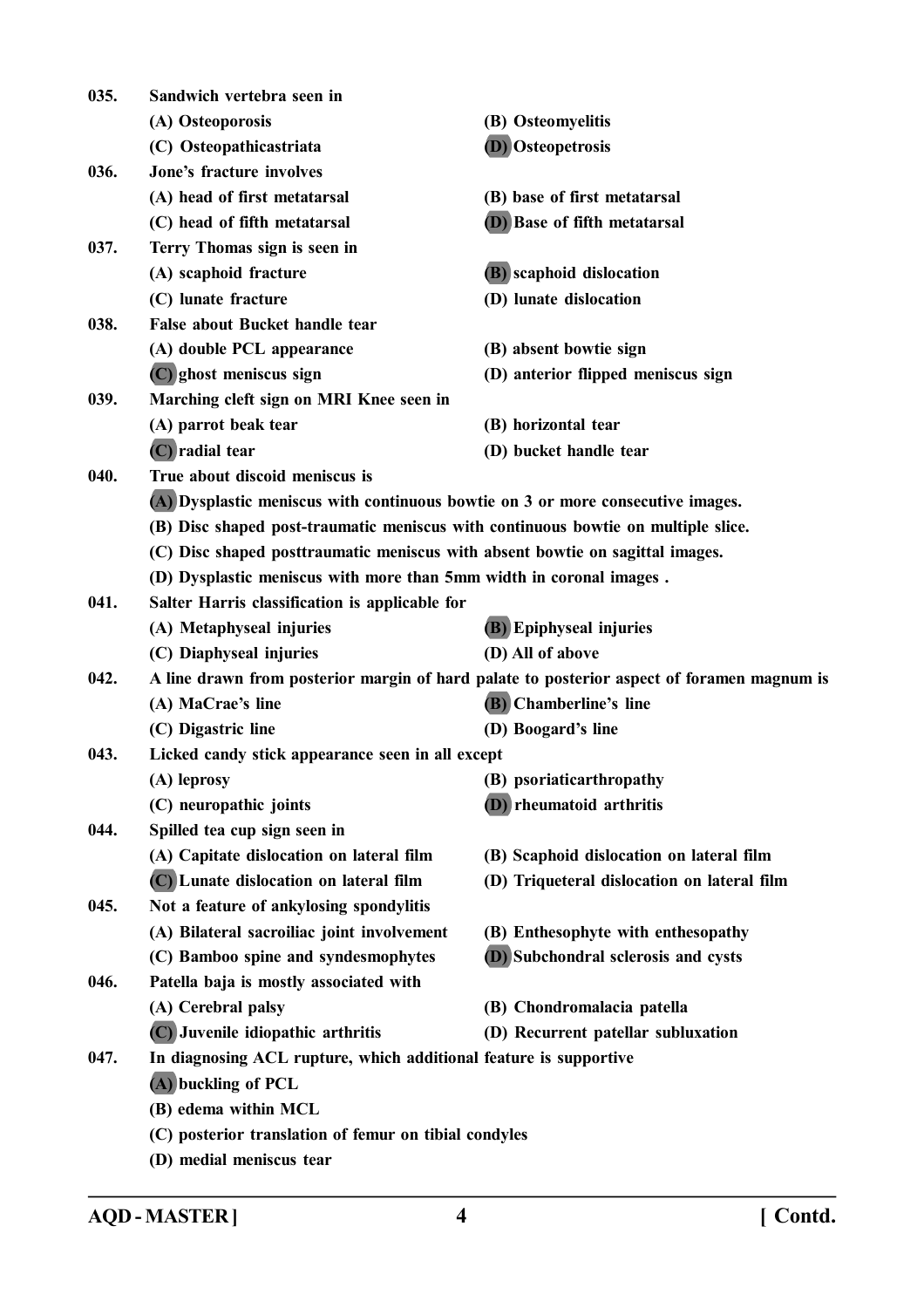| 048. | MRI of left ankle done by a young man reveals a rounded mass within pre – achilles fat pad with<br>signal characteristics identical to adjacent muscle. The anatomical variant responsible for this<br>is |                                             |
|------|-----------------------------------------------------------------------------------------------------------------------------------------------------------------------------------------------------------|---------------------------------------------|
|      | (A) accessory popliteus muscle                                                                                                                                                                            | (B) accessory soleus muscle                 |
|      | (C) presence of peroneus quartus                                                                                                                                                                          | (D) anomalous insertion of plantaris tendon |
| 049. | In usg of hip joint, true is                                                                                                                                                                              |                                             |
|      | (A) Alpha angle assess prominence of labrum                                                                                                                                                               |                                             |
|      | (B) beta angle assess acetabular depth                                                                                                                                                                    |                                             |
|      | (C) normal alpha angle is less than 60 degree                                                                                                                                                             |                                             |
|      | (D) Dysplastic acetabula have low alpha angle                                                                                                                                                             |                                             |
| 050. | True about acute osteomyelitis is                                                                                                                                                                         |                                             |
|      | (A) periosteal elevation is common, which is lamellated                                                                                                                                                   |                                             |
|      | (B) primary focus is epiphysis                                                                                                                                                                            |                                             |
|      | (C) multicentric involvement is uncommon in neonate                                                                                                                                                       |                                             |
|      | (D) joint involvement is common in neonates                                                                                                                                                               |                                             |
| 051. | Molten wax running down the side of a burning candle appearance seen in                                                                                                                                   |                                             |
|      | (A) multiple epiphyseal dysplasia                                                                                                                                                                         | (B) osteopoikylosis                         |
|      | (C) melorheostosis                                                                                                                                                                                        | (D) fibrous dysplasia                       |
| 052. | A feature seen in thanatophoric dwarfism is                                                                                                                                                               |                                             |
|      | (A) shepherd crook deformity of femur                                                                                                                                                                     | (B) platybasia                              |
|      | (C) cloverleaf skull                                                                                                                                                                                      | (D) celery stalk metaphysis                 |
| 053. | True about rheumatoid arthritis is                                                                                                                                                                        |                                             |
|      | (A) Joint space widening in early stage of disease                                                                                                                                                        |                                             |
|      | (B) Localised osteoporosis around joints occur late stage                                                                                                                                                 |                                             |
|      | (C) Erosions appear late and mostly in hands                                                                                                                                                              |                                             |
|      | (D) Joint space reduction is seen throughout the course of disease                                                                                                                                        |                                             |
| 054. | Most characteristic sign in childhood leukemias in skeletal system                                                                                                                                        |                                             |
|      | (A) Metaphyseal translucencies                                                                                                                                                                            | (B) Periosteal reaction                     |
|      | (C) Punchedout bony erosions                                                                                                                                                                              | (D) Osteosclerosis of metaphysis            |
| 055. | PEPPER POT skull is seen in                                                                                                                                                                               |                                             |
|      | (A) Multiple myeloma                                                                                                                                                                                      | (B) Pagets disease                          |
|      | (C) Osteopetrosis                                                                                                                                                                                         | <b>(D)</b> Hyperparathyroidism              |
| 056. | Muscle involved in the avulsion fracture of lesser trochanter of femur is                                                                                                                                 |                                             |
|      | (A) Sartorius                                                                                                                                                                                             | (B) Gluteals                                |
|      | (C) Iliopsoas                                                                                                                                                                                             | (D) Hamstrings                              |
| 057. | PLATYBASIA is measured by BASAL ANGLE. Normal basal angle is                                                                                                                                              |                                             |
|      | $(A)$ 70-100 degree                                                                                                                                                                                       | (B) 125-142 degree                          |
|      | $(C)$ 60-90 degree                                                                                                                                                                                        | (D) 110-120 degree                          |
| 058. | Which is associated with fibrous dysplasia                                                                                                                                                                |                                             |
|      | (A) Maffuci syndrome                                                                                                                                                                                      | (B) Olliers disease                         |
|      | (C) Mc cune Albright syndrome                                                                                                                                                                             | (D) Down syndrome                           |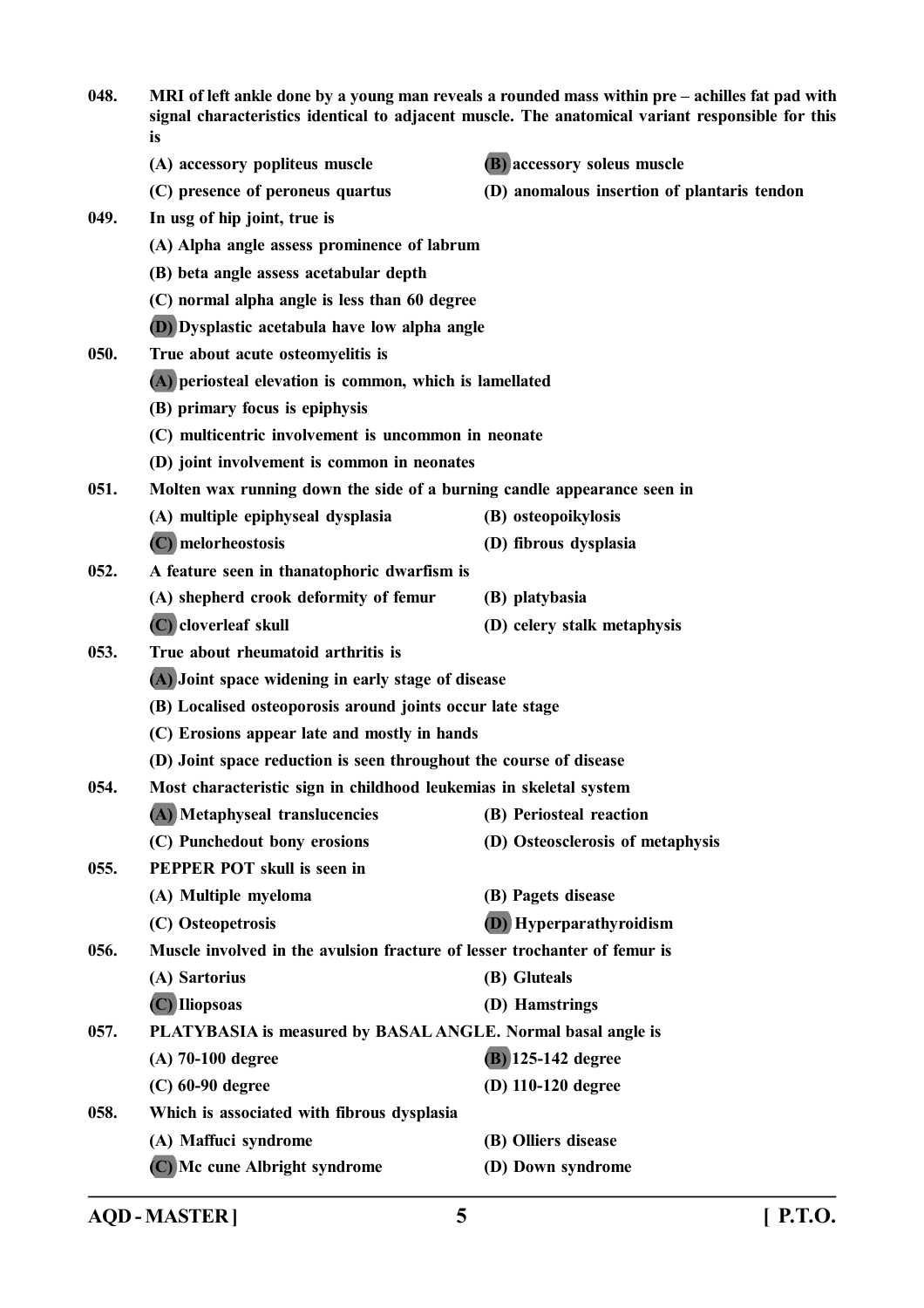**059. A fracture extending through epiphyseal plate extending into metaphysis in a 9 year old child belongs to Salter Harris type (A) I (B) II (C) III (D) IV 060. False about bone tumors is (A) Elevation of periosteum cause codmans triangle in osteosarcoma (B) Thickness of cartilage cap more than 1cm is suspicious in osteochondroma (C) Bimodal age distribution seen in osteosarcoma (D) Onion skin periosteal reaction is specific for osteosarcoma 061. All of the following Conditions Can Simulate a Pneumoperitoneum except- (A) Chilaiditisyndrome (B) Subphrenic abscess (C) Curvilinear atelectasis in lung. (D) Lung abscess 062. Which of the following is an sign of acute appendicitis on USG (A) Blind-ending tubular structure (B) Diameter 7 mm or greater (C) Edema at caecal pole (D) All of the above 063. On a plain radiograph,Foreign bodiestend to lodge at one of the oesophageal constriction points except (A) cricopharyngeus; (B) aortic arch (C) right main bronchus (D) diaphragmatic hiatus 064. Which of the following statement is not true in relation to esophageal cancer (A) The normal oesophagus should have a wall thickness ofless than 5 mm on CT when adequately distended (B) EUS is superior to CT and PET-CT for T staging (C) PET-CT is the technique of choice for identifyingmetastases to non-regional lymph nodes and other tissuessuch as the liver and skeletal muscle (D) None of the above 065. Which of the following statement is not true regarding hiatus hernia (A) The majority of hiatal herniae are of the rolling type (B) The diagnosis of a sliding hiatal hernia is made onfluoroscopy when gastric rugae are seen traversing the diaphragm. (C) High-resolution manometry, is the current gold standard (D) rolling hiatal hernia is caused by afocal defect in the phreno-oesophageal membrane 066. Which of the following is not a feature of benign gastric ulcer- (A) Hampton's line (B) Extension beyond gastric wall (C) Carman meniscus (D) Ulcers heals completely on medical treatment 067. Features of Hypertrophic Pyloric Stenosis are- (A) Muscle width more than 3 mm (B) Pyloric canal length more than 1.5 cm (C) No peristalsis through pylorus (D) All of the above 068. Which findings would make a mucinous cystic tumour more likely than a serous cystadenoma of the pancreas? (A) Central stellate calcification is present within the lesion. (B) The mass contains 12 separate cysts. (C) The smallest cystic component measures 28 mm in diameter.**

**(D) The patient has a known diagnosis of von Hippel-Lindau disease.**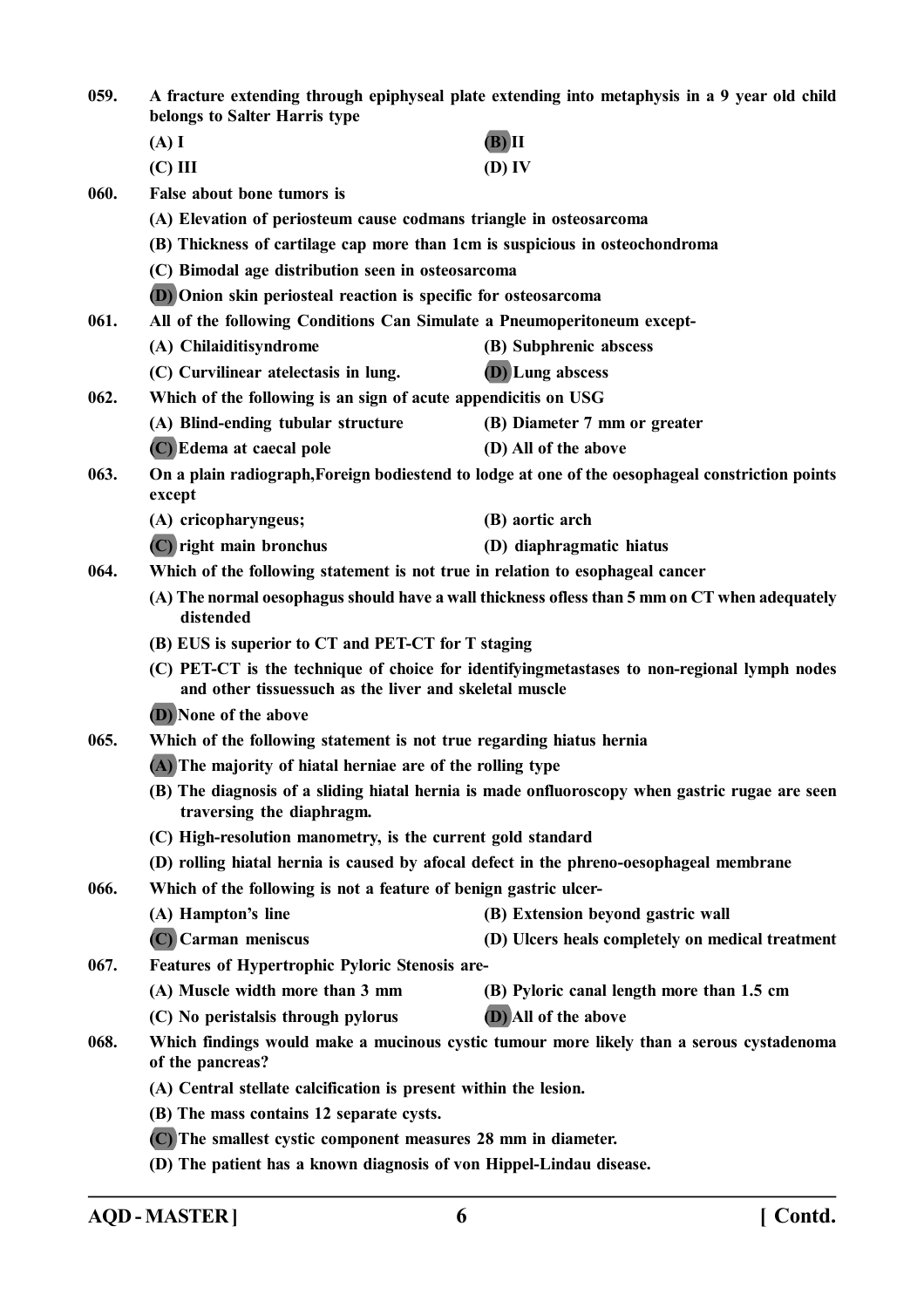| 069. | Which one of the following statements is correct regarding HCC?                                                                                                                                                                                                                                                                                |                                         |  |
|------|------------------------------------------------------------------------------------------------------------------------------------------------------------------------------------------------------------------------------------------------------------------------------------------------------------------------------------------------|-----------------------------------------|--|
|      | (A) Brain metastases ate hypovascular and calcified.                                                                                                                                                                                                                                                                                           |                                         |  |
|      | <b>(B)</b> HCC derives its blood supply primarily from the hepatic artery.<br>(C) Portal vein invasion is more suggestive of a liver metastasis than HCC.                                                                                                                                                                                      |                                         |  |
|      |                                                                                                                                                                                                                                                                                                                                                |                                         |  |
|      | (D) Small HCC $(< 1$ cm) are typically heterogeneous and hyperechoic on US.                                                                                                                                                                                                                                                                    |                                         |  |
| 070. | Most sensitive investigation for detection of free peritoneal gas-                                                                                                                                                                                                                                                                             |                                         |  |
|      | $(A)$ X-ray                                                                                                                                                                                                                                                                                                                                    | $(B)$ $CT$                              |  |
|      | $(C)$ USG                                                                                                                                                                                                                                                                                                                                      | (D) MRI                                 |  |
| 071. | Rigler's sign on supine radiograph is diagnostic of                                                                                                                                                                                                                                                                                            |                                         |  |
|      | (A) Pneumoperitoneum                                                                                                                                                                                                                                                                                                                           | (B) Pneumomediastinum                   |  |
|      | (C) Pneumothorax                                                                                                                                                                                                                                                                                                                               | (D) Pneumocephalus                      |  |
| 072. | A 35-year-old woman presents with a 5-month history of dysphagia, associated with retrosternal<br>pain. A barium swallow demonstrates a markedly dilated oesophagus containing food debris.<br>There is a smooth narrowing of the distaloesophagus with barium intermittently spurting into<br>the stomach. What is the most likely diagnosis? |                                         |  |
|      | (A) Oesophageal achalasia                                                                                                                                                                                                                                                                                                                      | (B) Oesophageal leiomyoma               |  |
|      | (C) Paraoesophageal hiatus hernia.                                                                                                                                                                                                                                                                                                             | (D) Peptic oesophageal stricture        |  |
| 073. | A 40-year-old woman with obstructive jaundice undergoes an MRCP examination. This<br>demonstrates a smooth stricture in the mid-common duct with associated moderate intrahepatic<br>biliary dilatation. The stricture is caused by extrinsic compression from a round filling defect<br>within the cystic duct. What is the diagnosis?        |                                         |  |
|      | (A) Acute bacterial cholangitis                                                                                                                                                                                                                                                                                                                | (B) Gallbladder carcinoma               |  |
|      | (C) Mirizzi syndrome                                                                                                                                                                                                                                                                                                                           | (D) Postinflammatory biliary stricture  |  |
| 074. | Best imaging investigation for endometriosis is-                                                                                                                                                                                                                                                                                               |                                         |  |
|      | (A) Transabdominal USG                                                                                                                                                                                                                                                                                                                         | (B) Transvaginal USG                    |  |
|      | $(C)$ MRI                                                                                                                                                                                                                                                                                                                                      | $(D)$ CT                                |  |
| 075. | Signs seen in pyloric stenosis is/are-                                                                                                                                                                                                                                                                                                         |                                         |  |
|      | (A) Mushroom sign on barium examination (B) Shoulder sign on barium examination.                                                                                                                                                                                                                                                               |                                         |  |
|      | (C) Target sign on USG.                                                                                                                                                                                                                                                                                                                        | (D) All of the above                    |  |
| 076. | Which statement is true regarding MRCP in this setting of gallstones in the bile ducts?                                                                                                                                                                                                                                                        |                                         |  |
|      | (A) Blood and gas in the biliary tree are a recognised cause of a false positive MRCP.                                                                                                                                                                                                                                                         |                                         |  |
|      | (B) MRCP diagnostic quality reduces as the serum bilirubin rises.                                                                                                                                                                                                                                                                              |                                         |  |
|      | (C) MRCP is reliant on contrast excretion into the biliary tree.                                                                                                                                                                                                                                                                               |                                         |  |
|      | (D) The sensitivity of MRCP for choledocholithiasis is 60-70%.                                                                                                                                                                                                                                                                                 |                                         |  |
| 077. | Gold standard for diagnosis of diffuse oesophgeal spasm is-                                                                                                                                                                                                                                                                                    |                                         |  |
|      | (A) Barium swallow                                                                                                                                                                                                                                                                                                                             | (B) Barium follow through               |  |
|      | (C) Fluoroscopy                                                                                                                                                                                                                                                                                                                                | (D) Manometry                           |  |
| 078. | A contrast-enhanced CT of the abdomen is performedand demonstrates extensive thickening of<br>the gastric body and antrum. Which additional feature would make a diagnosis of gastric<br>carcinoma more likely than gastric lymphoma?                                                                                                          |                                         |  |
|      | (A) Direct invasion of the left lobe of liver                                                                                                                                                                                                                                                                                                  | <b>(B)</b> Coeliac axis lymphadenopathy |  |
|      | (C) Preserved perigastric fat planes                                                                                                                                                                                                                                                                                                           | (D) Regional lymphadenopathy            |  |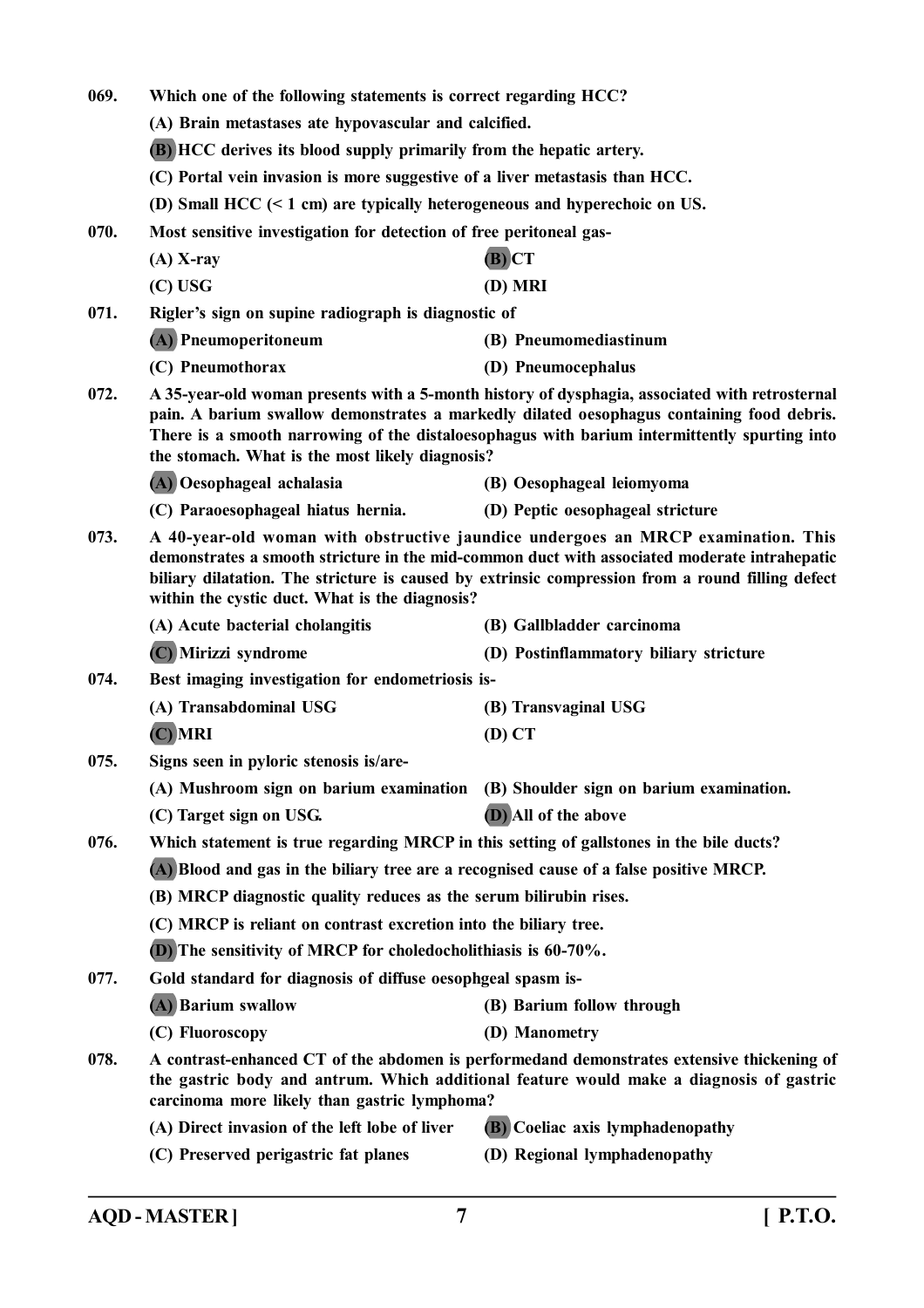**079. Which MRI artefact can be utilised to confirm the diagnosis of focal fat deposition in liver?**

- -
- **(A) Aliasing (B) Chemical shift**
- **(C) Magic angle (D) Susceptibility**
- **080. Radiological findings of testicular torsion is/are-**
	- **(A) A diffusely enlarged hypoechoic testis**
	- **(B) A small shrunken testis with a surrounding hydrocoele and scrotal wall thickening**
	- **(C) Absent blood flow within the testis on colour flow Doppler but good flow within the tunica vaginalis**
	- **(D) All of the above**
- **081. A 18-year-old man presents with a tender left scrotum. Which one of the following statements best describes the expected ultrasound findings in acute, uncomplicated epididymo-orchitis?**
	- **(A) A small atrophic left testis**
	- **(B) A well-defined testicular mass of mixed echogenicity that has a whorled appearance and reduced flow on colour Doppler**
	- **(C) Patchy areas of increased echogenicity within the testis with reduced flowon colour Doppler**
	- **(D) Well-defined, patchy areas of decreased echogenicity within the left testis with icreased blood flow on colour Doppler sonography**
- **082. A 33-year-old man is discovered to have a right testicular mass on ultrasound. Which additional ultrasound finding would suggest a diagnosis of teratoma rather than seminoma?**
	- **(A) A testicular mass that contains areas of calcification**
	- **(B) A testicular mass that demonstrates increased colour Doppler flow**
	- **(C) A testicular mass that is homogeneously anechoic with posterior acousticenhancement**
	- **(D) A testicular mass that is hypoechoic compared with the surroundingtesticular parenchyma**
- **083. What are the most likely sonographic Findings of acute pyelonephritis?**
	- **(A) Focal areas of reduced reflectivity in the renal parenchyma**
	- **(B) Focal atrophy of segments of the right kidney**
	- **(C) Increased echogenicity of the renal calyces**
	- **(D) Enlarged kidney and diffusely hyperechoic parenchyma**
- **084. Which one of the following statements is true regarding imaging in renal tuberculosis?**
	- **(A) IVU can detect parenchymal calcification, cavitary lesions, infundibular stenosis with amputated calyces or pelviceal stenosis with hydronephrosis.**
	- **(B) Moth eaten appearance on CT.**
	- **(C) Putty kidney represents end stage renal renal TB.**
	- **(D) All of the above.**
- **085. Imaging feature of cystitis-**
	- **(A) Mucosal thickness of >4mm on empty bladder on usg**
	- **(B) Mucosal thickness of >2mm on full bladder on usg**
	- **(C) Mucosal thickness of >5mm on empty bladder on usg**
	- **(D) None of the above**
- **086. Which one of the following statements best describes the CT findings of haematogenous metastases to the kidneys?**
	- **(A) Curvilinear (arc)-like calcification is a characteristic feature.**
	- **(B) Metastases to the kidney are usually < 3 cm in size, multipleand limited to the cortex.**
	- **(C) Multiple lesions involving the medulla are a feature of haematogenousmetastases.**
	- **(D) If renal vein invasion is not present, renal metastases are highly unlikely.**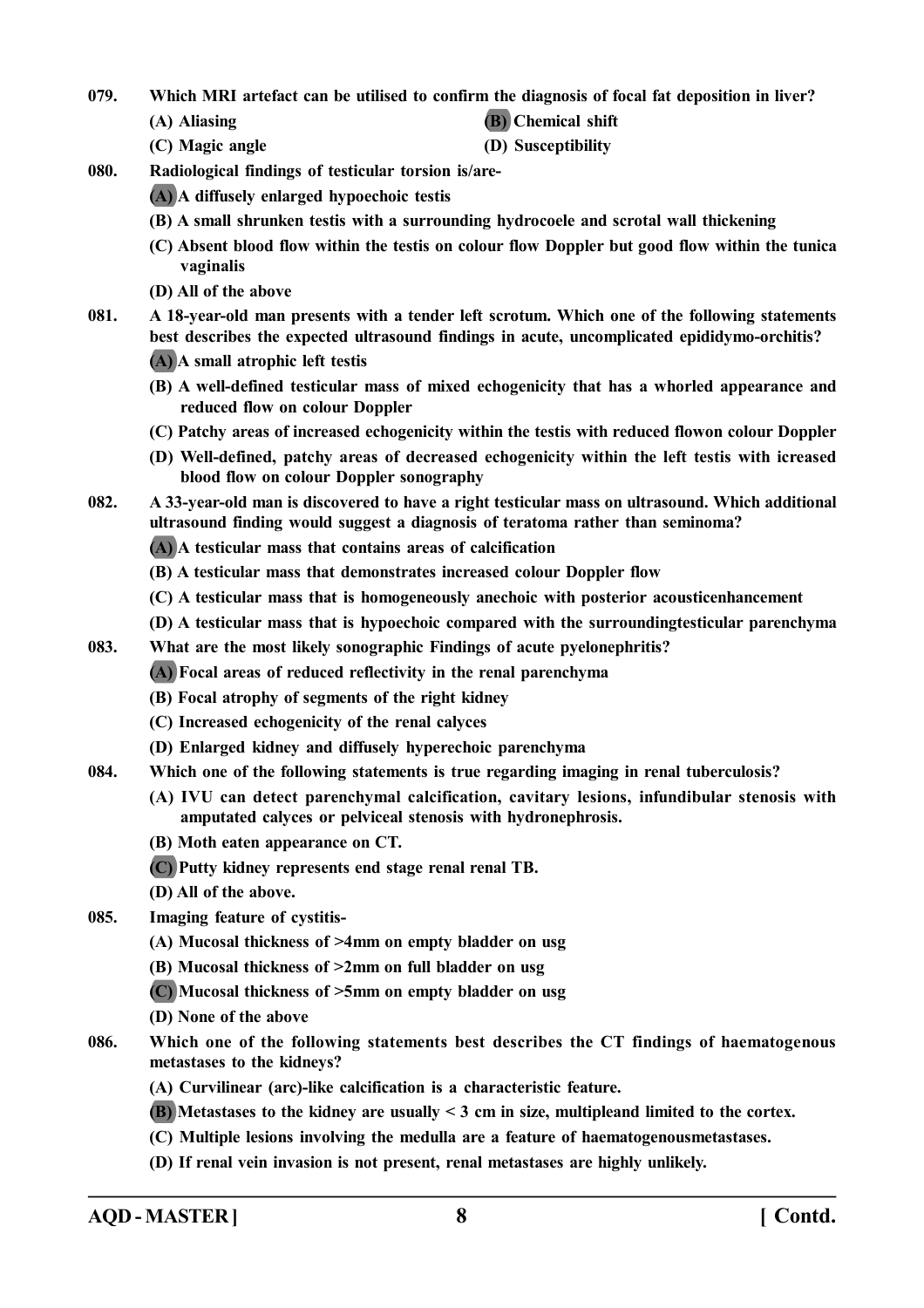- **087. Which of the following is true regarding Veil right kidney sign?**
	- **(A) Seen in Pnemoretroperitoneum on usg.**
	- **(B) Seen in Pnemoretroperitoneum on CT.**
	- **(C) Most commonly associated with duodenal perforation.**

**(D) Both (A) and (C)**

- **088. Which of the following statements is/are true reagarding MRI in a patient with Carcinoma of cervix?**
	- **(A) On T1-weighted images, tumours are usually isointensewith the normal cervix**
	- **(B) On T2-weighted images, cervical cancer appears as a relatively hyperintense mass and is easily distinguishable from low signal intensity cervical stroma.**

**(C) Both (A) and (B)**

**(D) None of the above.**

**089. Which one of the following findings is most likely to be seen in uncomplicated renal contusion (Grade 1 renal injury)?**

**(A) Ill-defined areas of low attenuation with irregular margins**

- **(B) Subcapsular high attenuation collection**
- **(C) Wedge-shaped areas of high attenuation, typically involving the renal parenchyma**
- **(D) Well-defined areas of low attenuation within the renal parenchyma**
- **090. A 27-year-old man is kicked in the abdomen during an attempted robbery. He presents with haematuria and a triple-phase CT abdomen (arterial, portal venous an delayed phases) shows a left ureteric injury. What level is the ureteric injury most likely to be at?**
- **(A) At the level of the ischial spines (B) Lower third of the ureter (C) Middle third of the ureter (D) Pelviureteric junction 091. Intensifying screens are used because they (A) Reduce film fog (B) Decrease xray dose to the patient (C) Reduce scatter radiation (D) All of the above 092. Two most important ingredient of a photographic emulsion of xray films are (A) Alkali & Sodium Sulphite (B) Gelatin & Silver Halide (C) Restrainer & Silver Halide (D) None of the above 093. Heel effect is related to- (A) MRI (B) CT (C) XRAY (D) USG 094. True about rotating anodes is/are- (A) Withstand the heat generated by large exposure (B) Consist of large disc of tungsten (C) Rotates at a speed of about 3600 rpm (D) All of the above 095. In diagnostic radiology almost all scattered radiation encountered comes from - (A) Coherent scattering (B) Photelectric effect (C) Compton scattering (D) Pair production**

**AQD - MASTER ] 9 [ P.T.O.**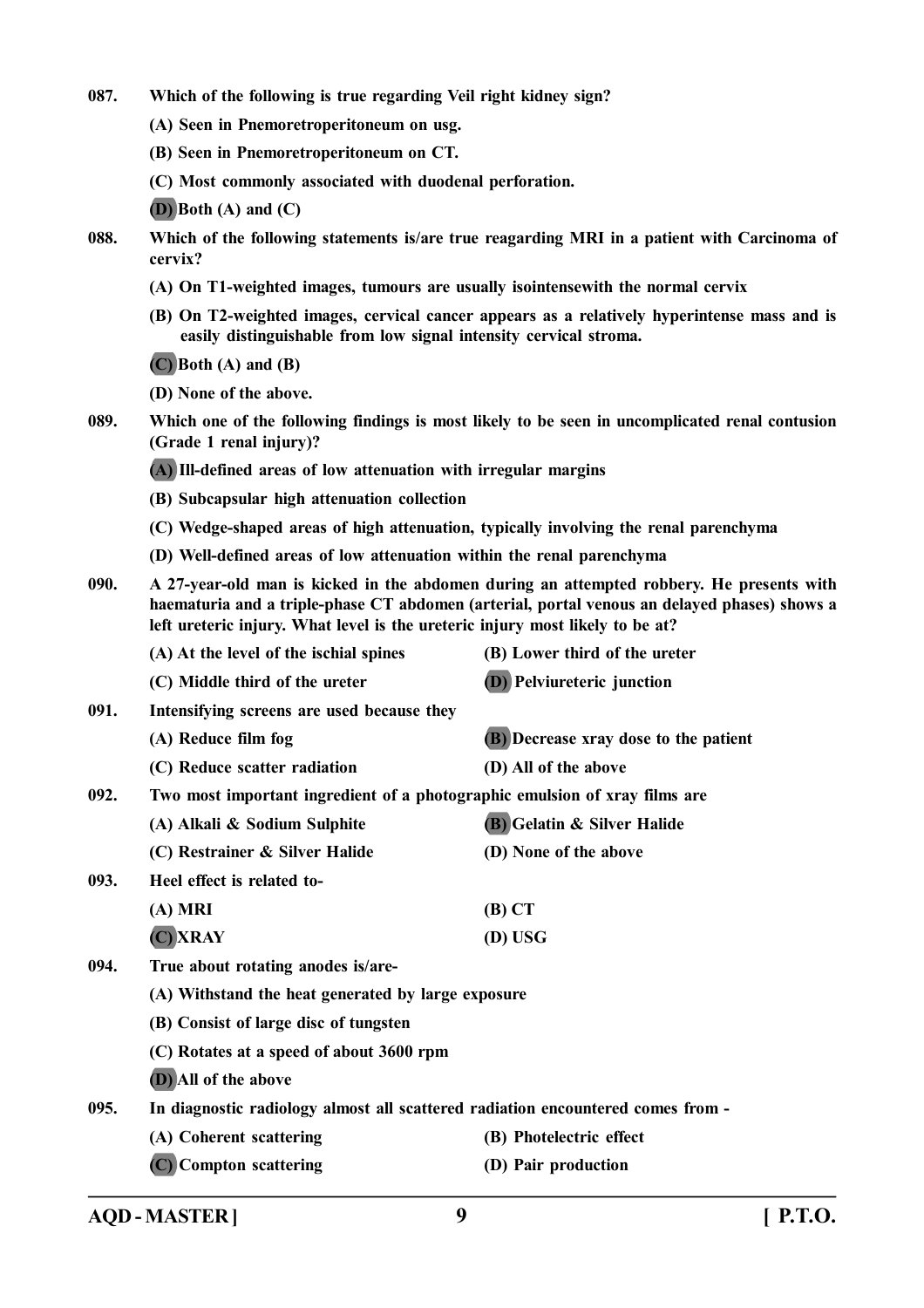| 096. |                                                                       | Which of the following interaction between xray & matter gives excellent tissue contrast- |
|------|-----------------------------------------------------------------------|-------------------------------------------------------------------------------------------|
|      | (A) Photoelectric effect                                              | (B) Compton effect                                                                        |
|      | (C) Pair production                                                   | (D) Anhilation                                                                            |
| 097. | Grid ratio is-                                                        |                                                                                           |
|      | $(A)$ Height of the lead strips $\&$ distance between them            |                                                                                           |
|      | (B) Lenght of the lead strips & distance between them                 |                                                                                           |
|      | $(C)$ Distance between the lead strips $\&$ length of the lead strips |                                                                                           |
|      | (D) None of the above                                                 |                                                                                           |
| 098. | Which is not a part of an xray film                                   |                                                                                           |
|      | (A) Emulsion                                                          | (B) Base                                                                                  |
|      | (C) Adhesive                                                          | <b>(D)</b> Restrainer                                                                     |
| 099. | Most common technique for Digital Subtraction Angiography-            |                                                                                           |
|      | (A) Dual energy subtraction                                           | (B) Time interval differencing                                                            |
|      | (C) Temporal filtering                                                | <b>(D)</b> Mask subtraction                                                               |
| 100. | SI unit of absorbed dose is                                           |                                                                                           |
|      | $(A)$ Gray                                                            | (B) Rad                                                                                   |
|      | $(C)$ Rem                                                             | (D) Sievert                                                                               |
| 101. | Medical sonography employs frequency between-                         |                                                                                           |
|      | $(A)$ 0.5-1MHz                                                        | $(B)$ 0.5-5MHz                                                                            |
|      | $(C)$ 0.5-10MHz                                                       | $(D)$ 1-20MHz                                                                             |
| 102. | <b>USG</b> Transducer is a-                                           |                                                                                           |
|      | (A) Transmitter                                                       | (B) Receiver                                                                              |
|      | $(C)$ Both transmitter $\&$ reciever                                  | (D) None of the above                                                                     |
| 103. | Doppler shift equation                                                |                                                                                           |
|      | (A) $\Delta v = \frac{2vS}{V}COS\theta$                               | (B) $\Delta v = \frac{vS}{2V}$ COS $\theta$                                               |
|      | (C) $\Delta v = \frac{2vS}{V}Sin\theta$                               | (D) None of the above                                                                     |
| 104. | Streak artifacts in CT is produced by                                 |                                                                                           |
|      | (A) Patient motion                                                    | (B) Miscalibration of one detector                                                        |
|      | (C) High density material                                             | (D) All of the above                                                                      |
| 105. | Detectors used in CT scanners are-                                    |                                                                                           |
|      | (A) Scintillation crystalls                                           | (B) Xenon Gas ionisation chambers                                                         |
|      | $(C)$ Either (A) or (B)                                               | (D) None of the above                                                                     |
| 106. | Most commonly used image reconstruction method is-                    |                                                                                           |
|      | (A) Back projection                                                   | (B) Iterative methods                                                                     |
|      | (C) Analytic method                                                   | (D) None of the above                                                                     |
| 107. | Not a component of xeroradiograhic plate-                             |                                                                                           |
|      | (A) Aluminium substrate                                               | (B) Selenium                                                                              |
|      | (C) Silver halide                                                     | (D) Both $(A)$ and $(B)$                                                                  |

**AQD - MASTER ] 10 [ Contd.**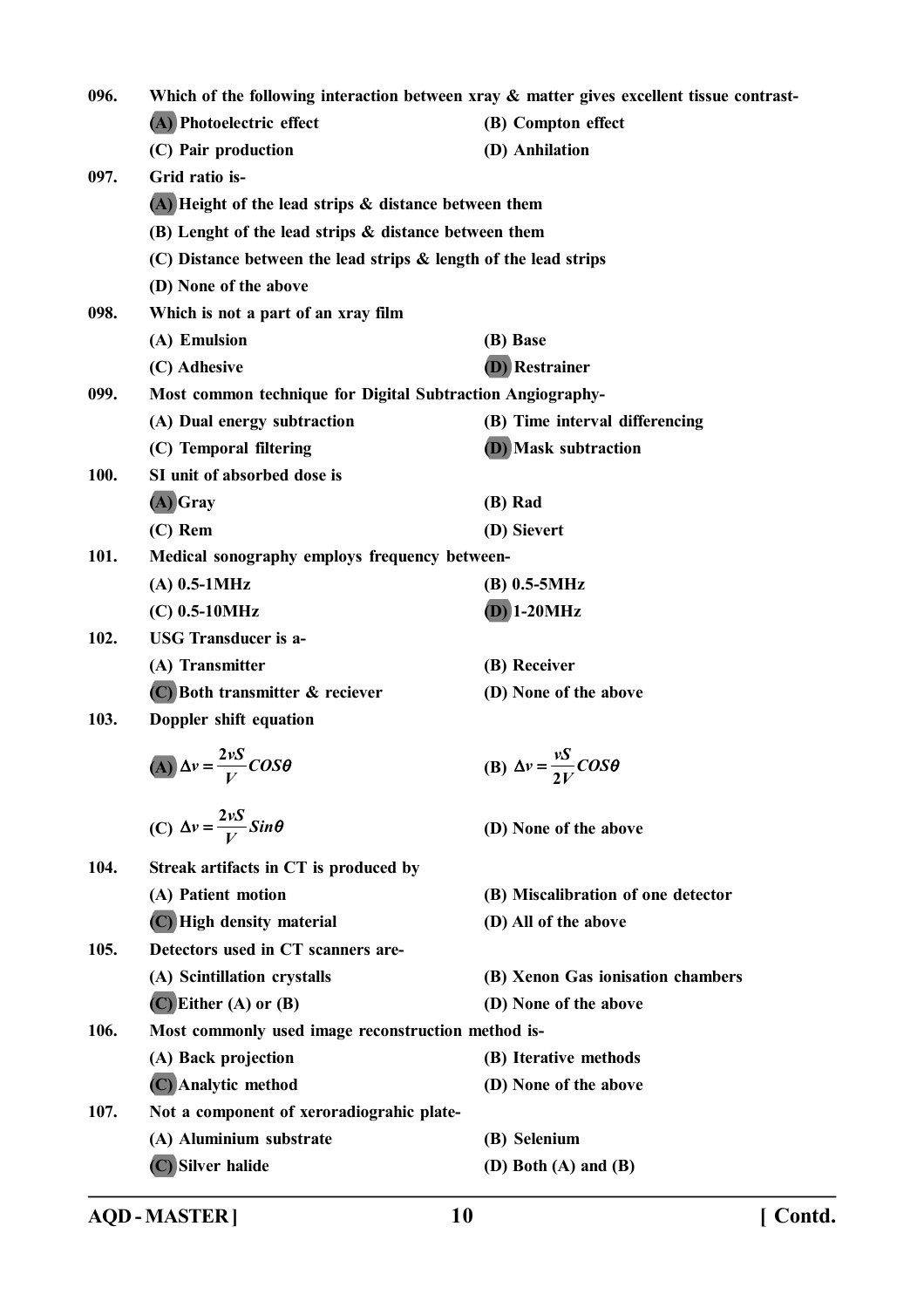| 108. | Images in FLAIR appears as                                                    |                                                                                         |
|------|-------------------------------------------------------------------------------|-----------------------------------------------------------------------------------------|
|      | (A) Fluid suppressed T1                                                       | <b>(B)</b> Fluid suppreseed T2                                                          |
|      | (C) Fat suppressed T1                                                         | (D) Fat suppressed T2                                                                   |
| 109. | T1 Weighted image                                                             |                                                                                         |
|      | (A) Short TE, Long TR                                                         | (B) Long TE, Long TR                                                                    |
|      | (C) Short TE, Short TR                                                        | (D) Long TE, Short TR                                                                   |
| 110. | Thickness of lead apron                                                       |                                                                                         |
|      | $(A)$ .05 mm                                                                  | $(B)$ .5 mm                                                                             |
|      | $(C)$ 5 mm                                                                    | (D) 1 mm                                                                                |
| 111. |                                                                               | Which of the following is true about monochorionic diamniotic twins on USG examination? |
|      | (A) Twin peak sign                                                            | (B) Entangled cord                                                                      |
|      | $(C)$ T sign                                                                  | (D) Two separate placenta                                                               |
| 112. | Which of the following is not a worrisome finding in early pregnancy failure? |                                                                                         |
|      | (A) Embryo with CRL <7mm                                                      | $(B)$ Yolk sac <6 mm                                                                    |
|      | (C) Calcified Yolk sac                                                        | (D) MSD 16-24 mm with no embryo                                                         |
| 113. | Which of the following is a 2nd trimester cranial sign in open spina bifida?  |                                                                                         |
|      | (A) Cerebellar banana sign                                                    | $(B)$ Ventriculomegaly $> 10$ mm                                                        |
|      | (C) Posterior Fossa Funneling                                                 | (D) All of the above.                                                                   |
| 114. | Feature suggestive of a lobar holoprosencephaly                               |                                                                                         |
|      | (A) Distinct interhemispheric division.                                       |                                                                                         |
|      | (B) Azygous anterior cerebral artery                                          |                                                                                         |
|      | (C) Absent corpus callosum with monoventricle                                 |                                                                                         |
|      | (D) Fused fornices.                                                           |                                                                                         |
| 115. | USG features not seen in corpus callosal agenesis                             |                                                                                         |
|      | (A) Viking Helmet Sign                                                        | (B) High riding IIIrd ventricle                                                         |
|      | (C) Tear drop shaped lateral ventricle                                        | (D) Visible CSP above fornices.                                                         |
| 116. |                                                                               | Which of the following is correct based on time on appearance on antenatal USG on TVS?  |
|      | (A) G sac is first seen identifiable at 6weeks                                |                                                                                         |
|      | <b>(B)</b> G sac is first identifiable at 5 weeks                             |                                                                                         |
|      | (C) Yolk sac is first seen identifiable at 6weeks                             |                                                                                         |
|      | (D) Embryonic heart beat is visualised at 6.5 weeks                           |                                                                                         |
| 117. | Cerebro-placental ratio(CPR):                                                 |                                                                                         |
|      |                                                                               | <b>MCAPI</b>                                                                            |
|      | (A) Umbilical artery PI<br>MCA PI                                             | <b>Umbilical artery PI</b>                                                              |
|      |                                                                               |                                                                                         |
|      | $(C)$ Umbilical artery RI MCA RI                                              | (D) $\frac{MCA \, RI}{Umbilical \, artery \, RI}$                                       |
| 118. | Which is not a USG feature of adenomyosis?                                    |                                                                                         |
|      | (A) Myometrial cysts                                                          | (B) Subendometrial echogenic nodules                                                    |
|      | (C) Asymmetrical thinning of myometrium                                       | <b>(D)</b> Attenuation or shadowing                                                     |
|      |                                                                               |                                                                                         |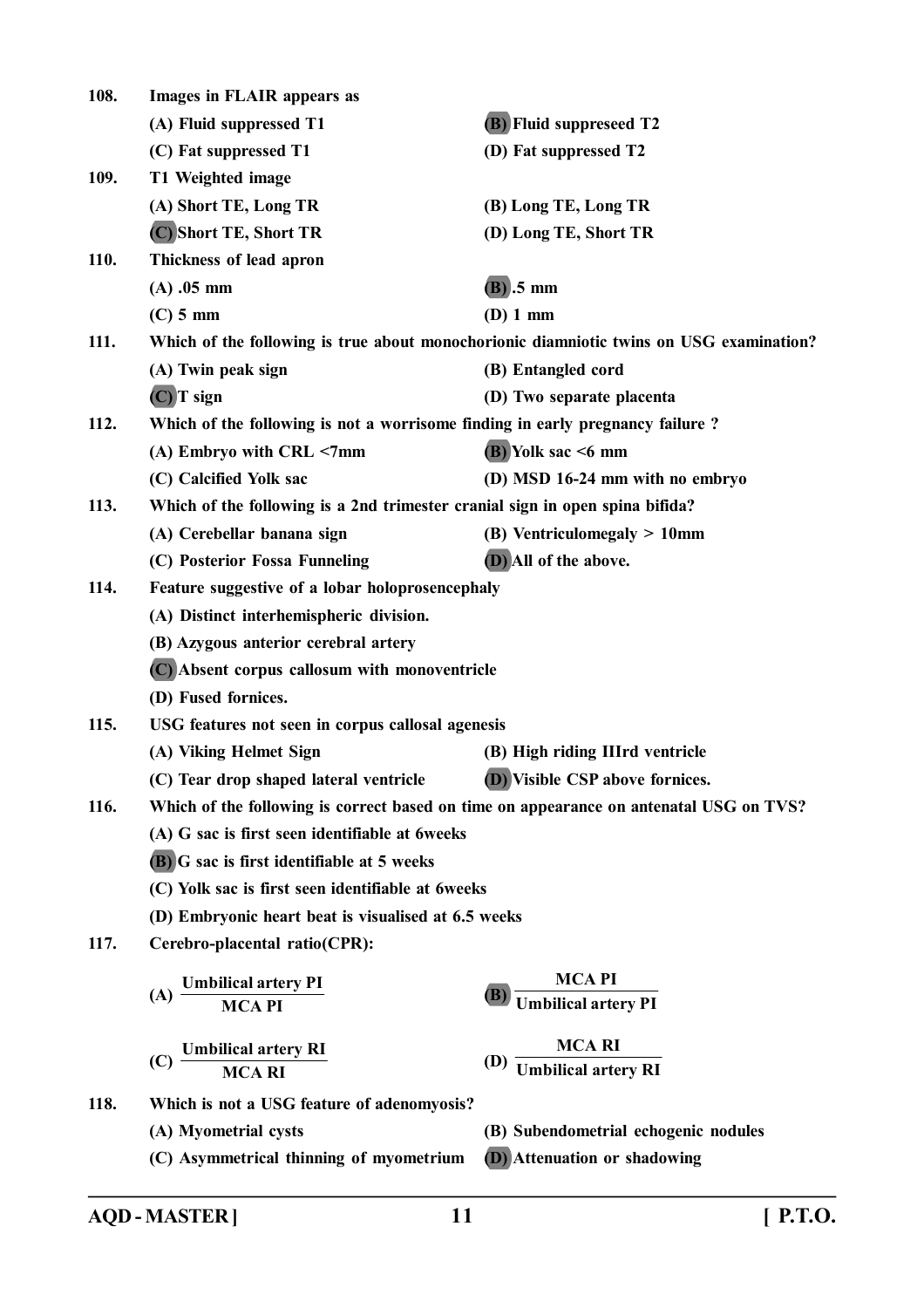- **119. First reliable sign of Intra uterine pregnancy is**
	- **(A) Intradecidual sac sign (B) Double decidual sac sign**
	- **(C) A yolk sac with embryo (D) A yolk sac within G sac**
- **120. Features indicative of malignancy in an adnexal mass?**
	- **(A) Doppler waveform with increased RI> 0.8**
	- **(B) Size >4 cm**
	- **(C) Papillary projections atleast 3**
	- **(D) Multiple septations >1 mm thick**
- **121. 36 yrs old female with primary infertility. On TAS, normal anteverted uterus with bilateral adnexal masses are seen. On subsequent MRI, bilateral high signal ovarian masses are noted on both T1 and T2 WI. The lesions remain high signal on FS T1 WI. What is the diagnosis?**
	- **(A) Bilateral dermoid cysts. (B) Bilateral endometrioma**
	- **(C) Bilateral theca lutein cysts. (D) Bilateral ovarian fibromas**
- **122. Which is not true about bicornuate uterus?**
	- **(A) It is a type IV Mullerian anomaly**
	- **(B) Deep fundal cleft > 1 cm in outer uterine contour**
	- **(C) Inter-cornual distance > 4 cm with two horns**
	- **(D) Inter-cornual distance < 4cm with 2 horns.**
- **123. True about 1st trimester pregnancy is**
	- **(A) Amniotic cavity expands to fill chorionic cavity by 9 weeks**
	- **(B) Angiogenesis occurs in wall in 5th week.**
	- **(C) Amniotic cavity expands to fill the chorionic cavity by 12 weeks**
	- **(D) Angiogenesis occurs in chorionic cavity by 9th week.**
- **124. True about female genital tract is**
	- **(A) T2WI, junctional zone is low signal intensity band in submucosa**
	- **(B) On T1WI, 3 distinct zones are seen in uterus**
	- **(C) Normal ovaries are low to medium signal on T1WI**
	- **(D) Anatomy of fallopian tubes are best seen in MRI**
- **125. True about fibroids**
	- **(A) On T2WI, well circumscribed myometrial mass that is of low signal than surrounding myometrium**
	- **(B) On USG, multiple theca lutein cysts with enlarged cystic uterus**
	- **(C) T1WI shows well defined high signal mass arising from myometrium**
	- **(D) On Post Contrast study, T1WI shows well circumscribed uniformly enhanced myometrial mass with high signal than surrounding myometrium.**
- **126. Double decidual sac sign is produced by**
	- **(A) Decidua capsularis and deciduas basalis**
	- **(B) Decidua parietalis and Decidua basalis**
	- **(C) Decidua parietalis and deciduas capsularis**
	- **(D) Decidua basalis, capsularis and parietalis together**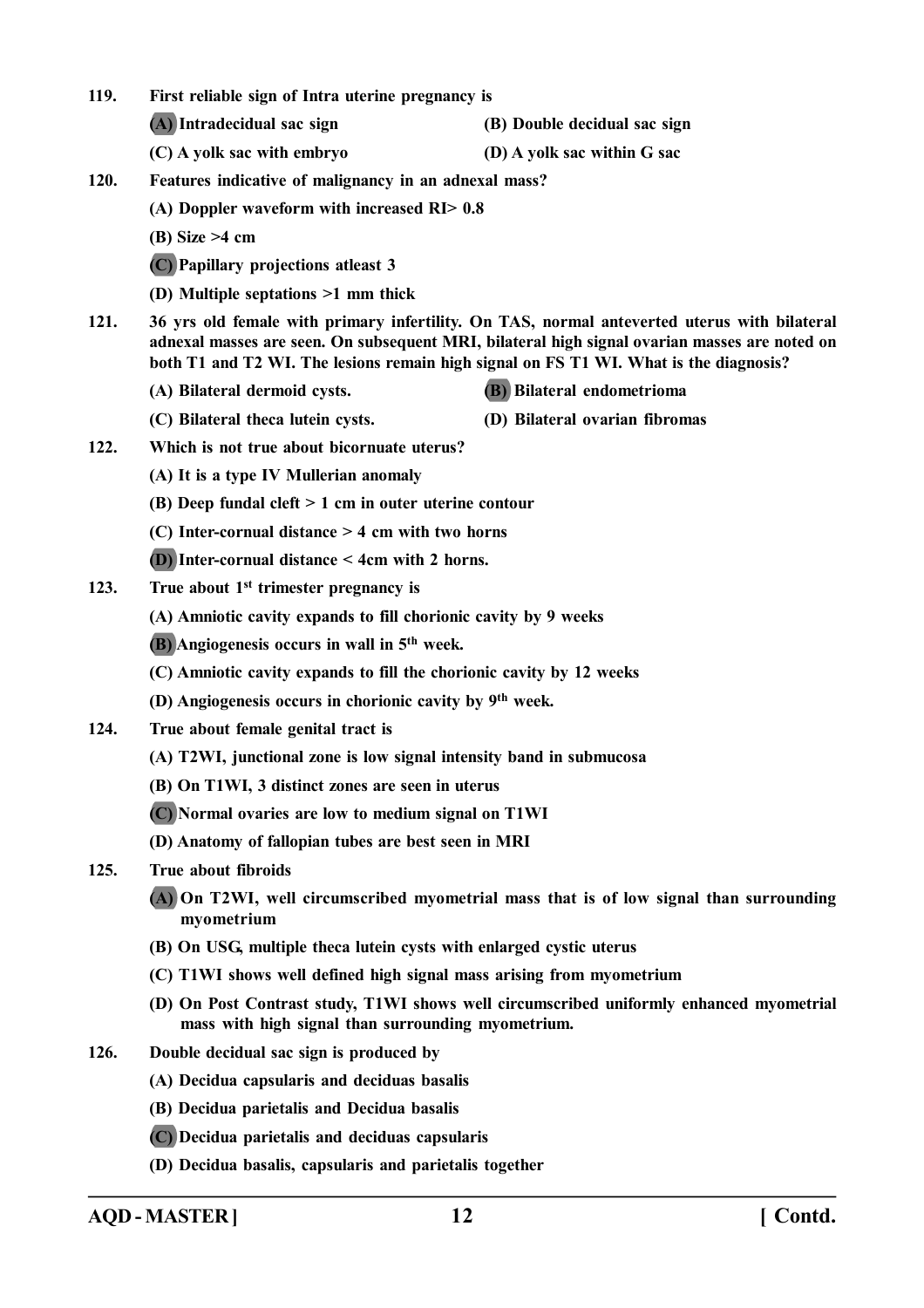| 127. | Which is not a risk for ectopic gestation?                                |                                                                                                                                                                                                         |
|------|---------------------------------------------------------------------------|---------------------------------------------------------------------------------------------------------------------------------------------------------------------------------------------------------|
|      | (A) History of PID                                                        | (B) History of tubal surgeries                                                                                                                                                                          |
|      | (C) Family history of ectopic                                             | (D) Pregnant woman with IUCD in situ                                                                                                                                                                    |
| 128. | diagnosis?                                                                | Antenatal USG done at 22 <sup>nd</sup> week shows a fetus with full thickness defect in anterior abdominal<br>wall with bowel loops freely floating within amniotic fluid. Which condition supports the |
|      | (A) Omphalocele                                                           | (B) Gastroschisis                                                                                                                                                                                       |
|      | (C) Both can produce similar appearance                                   | $(D)$ CDH                                                                                                                                                                                               |
| 129. | Not a feature of hydrops fetalis in USG?                                  |                                                                                                                                                                                                         |
|      | (A) Polyhydramnios                                                        | (B) Ascites, Pleural effusion                                                                                                                                                                           |
|      | (C) Small placenta with calcification.                                    | (D) Placentomegaly                                                                                                                                                                                      |
| 130. | Not a sign of IUD                                                         |                                                                                                                                                                                                         |
|      | (A) Spalding's sign                                                       | (B) Robert's sign                                                                                                                                                                                       |
|      | (C) Naclerio V sign                                                       | (D) Echogenic liquor with macerated fetus.                                                                                                                                                              |
| 131. | <b>Correct statement is:</b>                                              |                                                                                                                                                                                                         |
|      | (A) Gadolinium DTPA cross placenta.                                       |                                                                                                                                                                                                         |
|      | pregnancy.                                                                | (B) Placenta appears a low to immediately signal on T1 and high signal on T2WI on early                                                                                                                 |
|      | (C) Tissue Harmonic Imaging uses low amplitude, high frequency waves.     |                                                                                                                                                                                                         |
|      | (D) All of the above.                                                     |                                                                                                                                                                                                         |
| 132. | Which is an indication for pre-natal diagnosis of genetic disorders?      |                                                                                                                                                                                                         |
|      | (A) Single gene defects                                                   | (B) Chromosomal abnormality                                                                                                                                                                             |
|      | (C) Infectious agents                                                     | (D) All of the above                                                                                                                                                                                    |
| 133. | <b>Incorrect about IUGR?</b>                                              |                                                                                                                                                                                                         |
|      | (A) Symmetric IUGR begins in $2nd$ trimester                              |                                                                                                                                                                                                         |
|      | (B) Asymmetric IUGR occurs in 3 <sup>rd</sup> trimester                   |                                                                                                                                                                                                         |
|      | (C) Trunk is affected earlier and severely than head in asymmetrical IUGR |                                                                                                                                                                                                         |
|      | <b>(D)</b> Symmetrical IUGR is more common form                           |                                                                                                                                                                                                         |
| 134. | False about spina bifida                                                  |                                                                                                                                                                                                         |
|      | (A) Effacement of cistern magna                                           |                                                                                                                                                                                                         |
|      | (B) Lemon sign                                                            |                                                                                                                                                                                                         |
|      | (C) Splaying of posterior ossification centres of spine                   |                                                                                                                                                                                                         |
|      | (D) Frog egg appearance                                                   |                                                                                                                                                                                                         |
| 135. | Snow storm appearance is seen is                                          |                                                                                                                                                                                                         |
|      | (A) Ovarian ectopic pregnancy                                             | <b>(B)</b> Complete molar pregnancy                                                                                                                                                                     |
|      | (C) Partial mole                                                          | (D) Choriocarcinoma.                                                                                                                                                                                    |
| 136. | True about twin-twin transfusion syndrome                                 |                                                                                                                                                                                                         |
|      | (A) Polyhydramnios is donor twin                                          | (B) Dilated bladder and renal pelvis is donor                                                                                                                                                           |
|      | (C) Oligohydramnios is recipient                                          | <b>(D)</b> Possible hydrops is recipient                                                                                                                                                                |
| 137. | Not a feature of bilateral renal agenesis in antenatal USG                |                                                                                                                                                                                                         |
|      | (A) Non-visualisation of bladder                                          | (B) Absent renal arteries                                                                                                                                                                               |
|      | (C) Lying down adrenal                                                    | (D) Normal amniotic fluid volume                                                                                                                                                                        |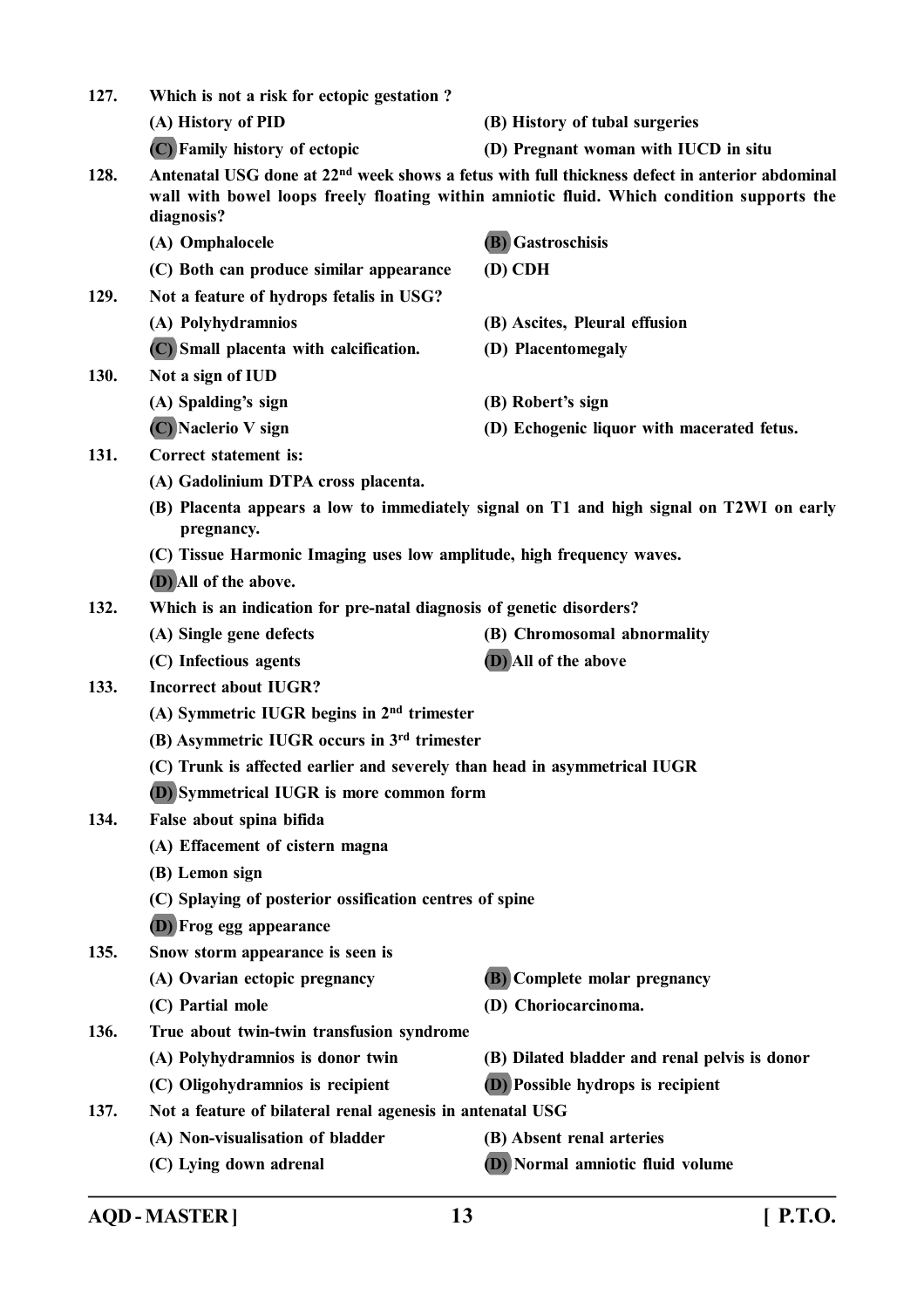| 138. | Not a cause of fetal megacystitis                                         |                                                                                          |
|------|---------------------------------------------------------------------------|------------------------------------------------------------------------------------------|
|      | (A) Uretorocele                                                           | (B) Posterior urethral valve                                                             |
|      | (C) Prune belly syndrome                                                  | <b>(D)</b> Down Syndrome                                                                 |
| 139. | Shortening of distal segment of limb in fetus?                            |                                                                                          |
|      | (A) Rhizomelia                                                            | (B) Megomelia                                                                            |
|      | (C) Acromelia                                                             | (D) Micromelia                                                                           |
| 140. | Cerebro-placental ratio is abnormal if:                                   |                                                                                          |
|      | (A) < 0.1                                                                 | (B) < 0.01                                                                               |
|      | $(C)$ <1                                                                  | (D) > 1                                                                                  |
| 141. | Anterior pituitary gland forms what percentage of total pituitary volume? |                                                                                          |
|      | $(A)$ 20-30%                                                              | $(B)$ 40-50%                                                                             |
|      | $(C)$ 70-80%                                                              | (D) $80-90\%$                                                                            |
| 142. |                                                                           | The upper limit of height of normal pituitary gland in men and post menopausal women is? |
|      | $(A)$ 5 mm                                                                | $(B)$ 6 mm                                                                               |
|      | $(C)$ 7 mm                                                                | $(D)$ 8 mm                                                                               |
| 143. | Which of the following is bright on t1wi?                                 |                                                                                          |
|      | (A) Anterior pituitary                                                    | <b>(B)</b> Posterir pituitary                                                            |
|      | $(C)$ Both $(A)$ and $(B)$                                                | (D) None of the above                                                                    |
| 144. | Pallister hall syndrome is associated with?                               |                                                                                          |
|      | (A) Pituitary adenoma                                                     | (B) Pituiaty hyperplasia                                                                 |
|      | (C) Hypothalamic hamartoma                                                | (D) Astrocytoma                                                                          |
| 145. | In hypothalamic hamartoma, enhancement pattern is?                        |                                                                                          |
|      | (A) Significant enhancement                                               | (B) Homogenous enhancement                                                               |
|      | (C) No enhancement                                                        | (D) Mild enhancement                                                                     |
| 146. | Most common suprasellar mass in children is?                              |                                                                                          |
|      | (A) Hypothalamic pilocytic astrocytoma                                    | (B) Craniopharyngioma                                                                    |
|      | (C) Pituitary adenoma                                                     | (D) Lymphoma                                                                             |
| 147. | Microadenomas are defined as the tumours of size?                         |                                                                                          |
|      | $(A) \leq 8$ mm                                                           | $(B) \leq 9$ mm                                                                          |
|      | $(C)$ <= 10 mm                                                            | $(D) \le 11$ mm                                                                          |
| 148. | Most common intracranial germ cell tumour is?                             |                                                                                          |
|      | (A) Pineal olfactoma                                                      | (B) Pituiary blastoma                                                                    |
|      | (C) Germinoma                                                             | (D) None of the above                                                                    |
| 149. | Mega cisterna magna is enlarged retrocerebellar space more than?          |                                                                                          |
|      | $(A)$ 9 mm                                                                | $(B)$ 10 mm                                                                              |
|      | $(C)$ 11 mm                                                               | $(D)$ 12 mm                                                                              |
| 150. | Ependyma lined protrusion of 4 <sup>th</sup> ventricle is?                |                                                                                          |
|      | (A) Blake pouch cyst                                                      | (B) Mega cisterna magna                                                                  |
|      | (C) Arachnoid cyst                                                        | (D) Tarlov cyst                                                                          |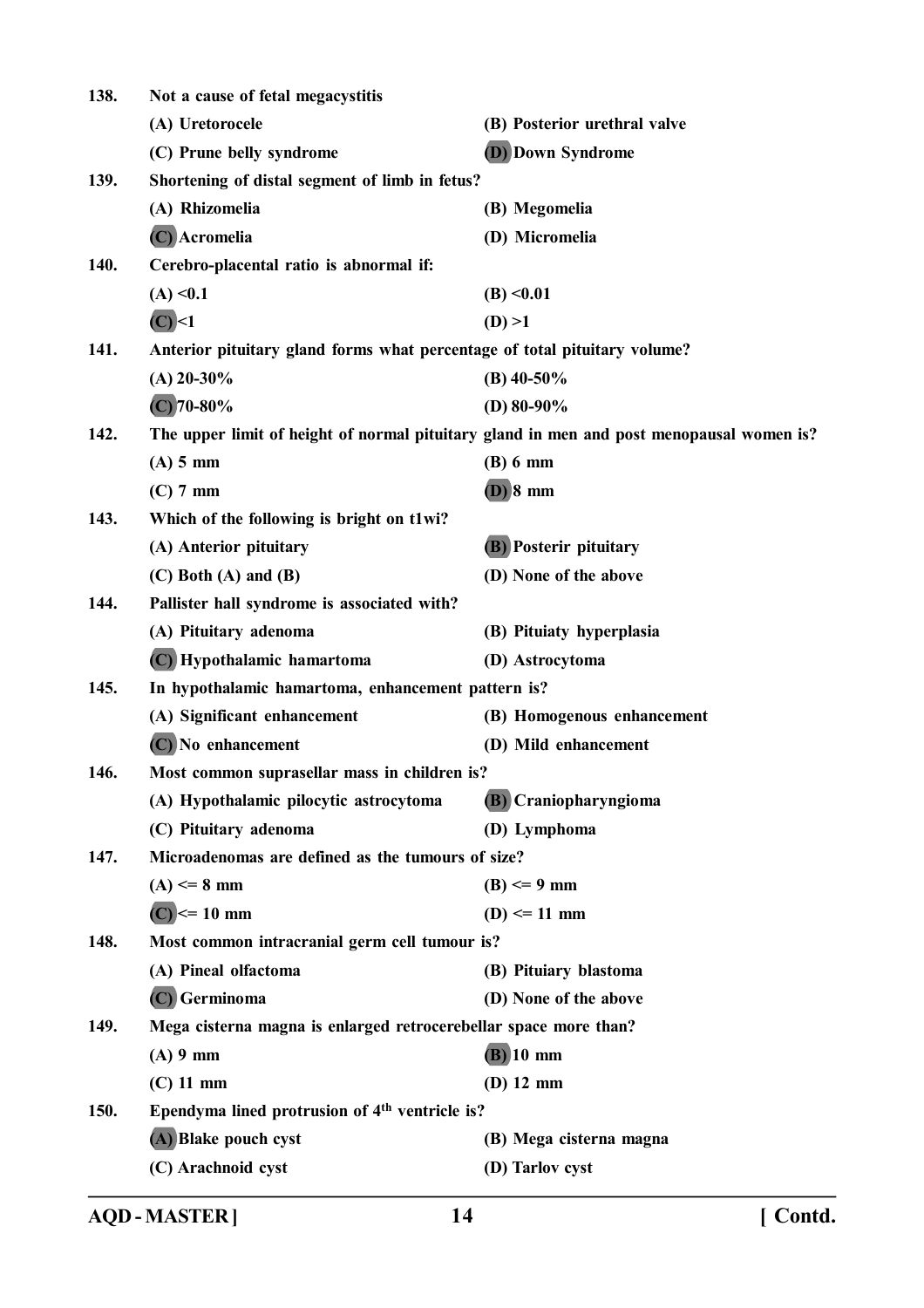| 151. | Hot cross bun sign is seen in?                                                          |                                                                                              |
|------|-----------------------------------------------------------------------------------------|----------------------------------------------------------------------------------------------|
|      | (A) Multiple systemic atrophy                                                           | (B) Parkinson's disease                                                                      |
|      | (C) Spinocerebellar ataxia                                                              | (D) Astrocytoma                                                                              |
| 152. | T2/flair hyperintensity in posterior thalamus is seen in?                               |                                                                                              |
|      | (A) Creutzfeldt jakob disease                                                           | (B) Parkinson's disease                                                                      |
|      | (C) Dementia                                                                            | (D) Multiple sclerosis                                                                       |
| 153. | Cytotoxic lesion of corpos callosum(clocs) is?                                          |                                                                                              |
|      |                                                                                         | (A) T1 hypointensity, T2/flair hyperintesnity (B) T1 hyperintensity, T2/flair hyperintensity |
|      | (C) T1 hypointensity, T2/flair hypointensity (D) None of the above                      |                                                                                              |
| 154. | Most common tumour associated with temporal lobe epilepsy?                              |                                                                                              |
|      | (A) Ganglioglioma                                                                       | (B) DNET                                                                                     |
|      | (C) Diffuse low grade astrocytoma                                                       | (D) None of the above                                                                        |
| 155. | Nafar's classification is for?                                                          |                                                                                              |
|      | (A) Syringomyelia                                                                       | (B) Arachnoid cyst                                                                           |
|      | (C) Astrocytoma                                                                         | (D) Lmphoma                                                                                  |
| 156. | A technique usaed to obtain functional information by visualising cortical activity is? |                                                                                              |
|      | (A) Diffusion tensor imaging                                                            | (B) Perfusion imaging                                                                        |
|      | (C) Functional mri                                                                      | (D) Fibre tractography                                                                       |
| 157. | Type II modic changes represent?                                                        |                                                                                              |
|      | (A) Subchondral bone marrow edema                                                       |                                                                                              |
|      | (B) Fatty marrow replacement within the adjacent end plate                              |                                                                                              |
|      | (C) Subchondral end plate sclerosis                                                     |                                                                                              |
|      | (D) None of the above                                                                   |                                                                                              |
| 158. | Spinal cord edema following trauma appears?                                             |                                                                                              |
|      | (A) T1 hypointensity, t2 hyperintensity                                                 | (B) T1 hypointensity, t2 hypointensity                                                       |
|      | (C) T1 hyperintensity, t2 hyperintensity                                                | (D) T1 hyperintensity, flair hyperintensity                                                  |
| 159. | The concept of sciwora is related to -                                                  |                                                                                              |
|      | (A) Brain injury                                                                        | (B) Spinal cord injury                                                                       |
|      | (C) Femur fracture                                                                      | (D) Orbital fracture                                                                         |
| 160. | The most common primary spinal cord tumour in adults is -                               |                                                                                              |
|      | (A) Ependymoma                                                                          | (B) Astrocytoma                                                                              |
|      | (C) Hemangioblsta                                                                       | (D) Lymphoma                                                                                 |
| 161. | Glide wire and road runner are                                                          |                                                                                              |
|      | (A) Hydrophilic                                                                         | (B) Hydrophilic                                                                              |
|      | (C) Lipophilic                                                                          | (D) None of the above.                                                                       |
| 162. | Trochar and chiba needle are respectively                                               |                                                                                              |
|      | $(A)$ 21, 22 gauge                                                                      | (B) 20, 21 gauge                                                                             |
|      | (C) 19, 20 gauge                                                                        | (D) 22, 23 gauge                                                                             |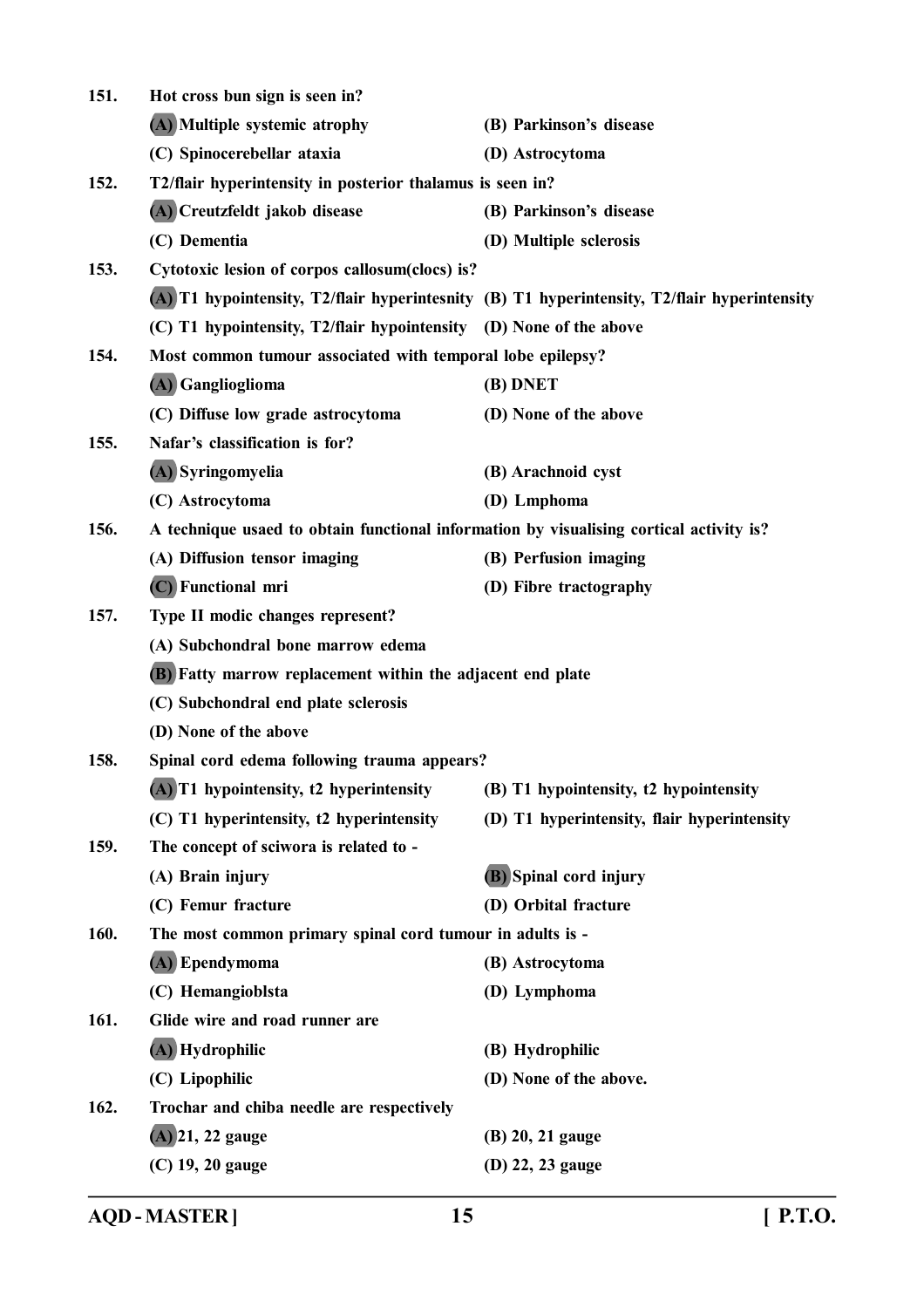| 163. | Jailing technique is used in -                                                                                                                                    |                                            |  |
|------|-------------------------------------------------------------------------------------------------------------------------------------------------------------------|--------------------------------------------|--|
|      | (A) Stent assisted coiling of intracranial aneurysm                                                                                                               |                                            |  |
|      | (B) Cerebral angiography                                                                                                                                          |                                            |  |
|      | (C) Neurophysical monitoring                                                                                                                                      |                                            |  |
|      | (D) Mechanical thrombectomy                                                                                                                                       |                                            |  |
| 164. | The principle of anisotropic diffusion of molecules is used in -                                                                                                  |                                            |  |
|      | (A) Diffusion tensor imaging                                                                                                                                      | (B) Doppler                                |  |
|      | (C) Perfusion imaging                                                                                                                                             | (D) Functional mri                         |  |
| 165. | Arterial spin labelling is asssociated with                                                                                                                       |                                            |  |
|      | (A) Diffusion tensor imaging                                                                                                                                      | (B) Diffusion weighted imaging             |  |
|      | (C) Mr perfusion                                                                                                                                                  | (D) Tractography                           |  |
| 166. | Maze making and solving technique is used in?                                                                                                                     |                                            |  |
|      | (A) Mechanical thrombectomy                                                                                                                                       | (B) Occlusion of giant cerebral aneurysm   |  |
|      | (C) Stent placement                                                                                                                                               | (D) Balloon dilatation                     |  |
| 167. | Empty delta sign is seen in?                                                                                                                                      |                                            |  |
|      | (A) Cerebral venous thrombosis                                                                                                                                    | (B) Acute imfarct                          |  |
|      | (C) Vein of galen malformation                                                                                                                                    | (D) None of the above                      |  |
| 168. | The classic pattern of cystic mass with an enhancing mural nodule is seen in?                                                                                     |                                            |  |
|      | (A) Ganglioglioma                                                                                                                                                 | (B) Diffuse astrocytoma                    |  |
|      | (C) Acute disseminated encephalo myelitis                                                                                                                         | (D) None of the above                      |  |
| 169. | Salt and pepper appearance of the brain is seen in?                                                                                                               |                                            |  |
|      | (A) Acute disseminated encephalo myelitis                                                                                                                         | (B) Neurocysticercosis                     |  |
|      | (C) Astrocytoma                                                                                                                                                   | (D) Ganglioglioma                          |  |
| 170. | A hyperintense enhancing cord lesion over $\geq=3$ contiguous vertebral segment with optic nerve<br>enhancement is seen in?                                       |                                            |  |
|      | (A) Acute disseminated encephalio myelitis                                                                                                                        | (B) Neuromyelitis optica spectrum disorder |  |
|      | (C) Multiple sclerosis                                                                                                                                            | (D) None of the above                      |  |
| 171. | Regarding congenital lobar emphysema all of the following are true except:                                                                                        |                                            |  |
|      | (A) Surgical resection of involved lobe – definitive $R_x$                                                                                                        |                                            |  |
|      | (B) Progressive over distention of a lobe with alveolar wall destruction                                                                                          |                                            |  |
|      | (C) Upper lobes or right middle lobes are most commonly involved                                                                                                  |                                            |  |
|      | (D) Associated PDA, VSD & TOF                                                                                                                                     |                                            |  |
| 172. | Which of the following Chest XRay findings are more indicative of meconium aspiration<br>syndrome over RDS, in a case of newborn presenting respiratory diseases? |                                            |  |
|      | (A) Reticule-nodular opacities                                                                                                                                    | <b>(B)</b> Over inflation                  |  |
|      | (C) Ground glass opacities                                                                                                                                        | (D) Hypo inflation                         |  |
| 173. | Intralobar sequestration (ILS) is mostly seen in                                                                                                                  |                                            |  |
|      | $(A)$ RUL                                                                                                                                                         | (B) LUL                                    |  |
|      | $(C)$ RML                                                                                                                                                         | (D) LLL                                    |  |
| 174. | Mesothelioma of pleura is closely associated                                                                                                                      |                                            |  |
|      | (A) Asbestosis                                                                                                                                                    | (B) Sidersosis                             |  |
|      | (C) Silicosis                                                                                                                                                     | (D) Beryllosis                             |  |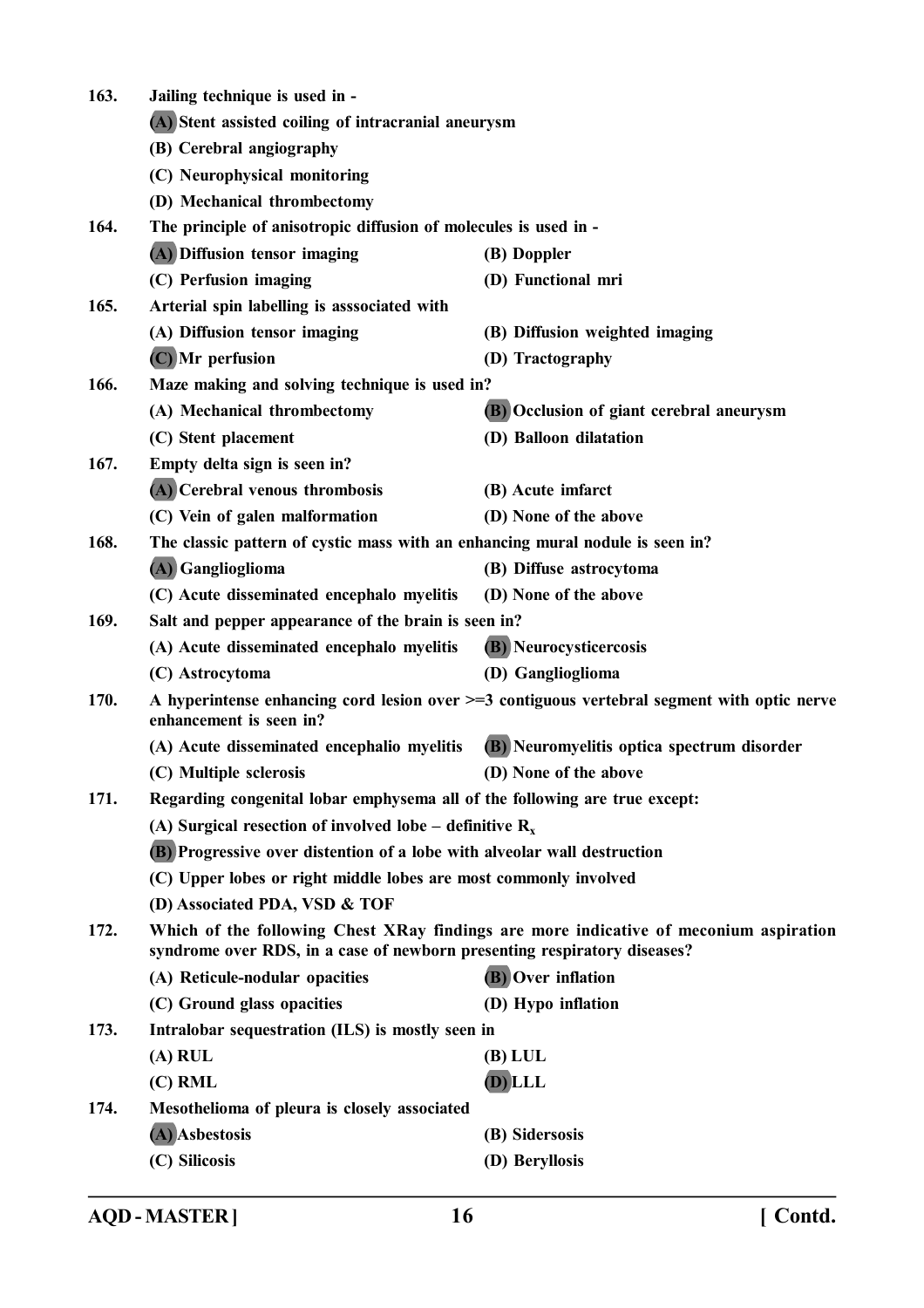| 175. | All of following are common findings in NSIP except                   |                                               |  |
|------|-----------------------------------------------------------------------|-----------------------------------------------|--|
|      | (A) Interlobular septal thickening                                    | (B) Ground glass opacity                      |  |
|      | (C) Honeycombing                                                      | (D) Relative subpleural sparing               |  |
| 176. | Regarding emphysema all of the following are true except              |                                               |  |
|      | (A) CT is more sensitive than plain Chest Xray in detecting emphysema |                                               |  |
|      | (B) Panlobular emphysema occasionally involved in bullae formation    |                                               |  |
|      | (C) Centrilobular emphysema is usually found in smoke                 |                                               |  |
|      | (D) Panacinar emphysema is usually basal predominance                 |                                               |  |
| 177. | Presence of ATOLL SIGN in HRCT is highly suggestive of                |                                               |  |
|      | (A) Organising pneumonia                                              | (B) Amyloidosis                               |  |
|      | (C) Round atelectasis                                                 | (D) Churg strauss syndrome                    |  |
| 178. | Random distribution of nodules is seen in all except                  |                                               |  |
|      | (A) Sarcoidosis                                                       | (B) military infection                        |  |
|      | (C) Endobronchial spread of infection                                 | (D) hematogenous metastasis                   |  |
| 179. | Crazy pavy appearance in HRCT is seen in all except                   |                                               |  |
|      | (A) Covid pneumonia                                                   | (B) Alveolar proteinous                       |  |
|      | (C) Alveolar heamorrhage                                              | (D) All of the above                          |  |
| 180. | Double right heart border is seen in                                  |                                               |  |
|      | (A) Right atrial enlargement                                          | (B) Left atrial enlargement                   |  |
|      | (C) Right ventricular enlargement                                     | (D) Left ventricular enlargement              |  |
| 181. | Most common type of TAPVR?                                            |                                               |  |
|      | (A) Supracardiac                                                      | (B) Cardiac                                   |  |
|      | (C) Infracardiac                                                      | (D) Mixed                                     |  |
| 182. | Head of snowman in TAPVR is formed by all except                      |                                               |  |
|      | $(A)$ SVC                                                             | (B) Enlarged right atrium                     |  |
|      | (C) Vertical vein                                                     | (D) Inmoniate vein                            |  |
| 183. | True about DRESSLER'S syndrome are all except                         |                                               |  |
|      | (A) Also known as postmyocardial infarction syndrome                  |                                               |  |
|      | (B) Easily detected by transthoracic echocardiography                 |                                               |  |
|      | (C) Never associated with pericardial effusion                        |                                               |  |
|      | (D) It is a form of secondary pericarditis                            |                                               |  |
| 184. | Most common cardiac tumor is                                          |                                               |  |
|      | (A) Fibroma                                                           | (B) Myxoma                                    |  |
|      | (C) Rhabdomyoma                                                       | (D) Pericardial cyst                          |  |
| 185. | Hoffman Rigler sign is seen in                                        |                                               |  |
|      | (A) Right atrial enlargement                                          | (B) Left atrial enlargement                   |  |
|      | (C) Right ventricular enlargement                                     | (D) Left ventricular enlargement              |  |
| 186. | Gooseneck sign in left ventricular angiography is                     |                                               |  |
|      | (A) TAPVR                                                             | (B) Partial anomalous pulmonary venous return |  |
|      | (C) Endocardial cushion defect                                        | (D) TOF                                       |  |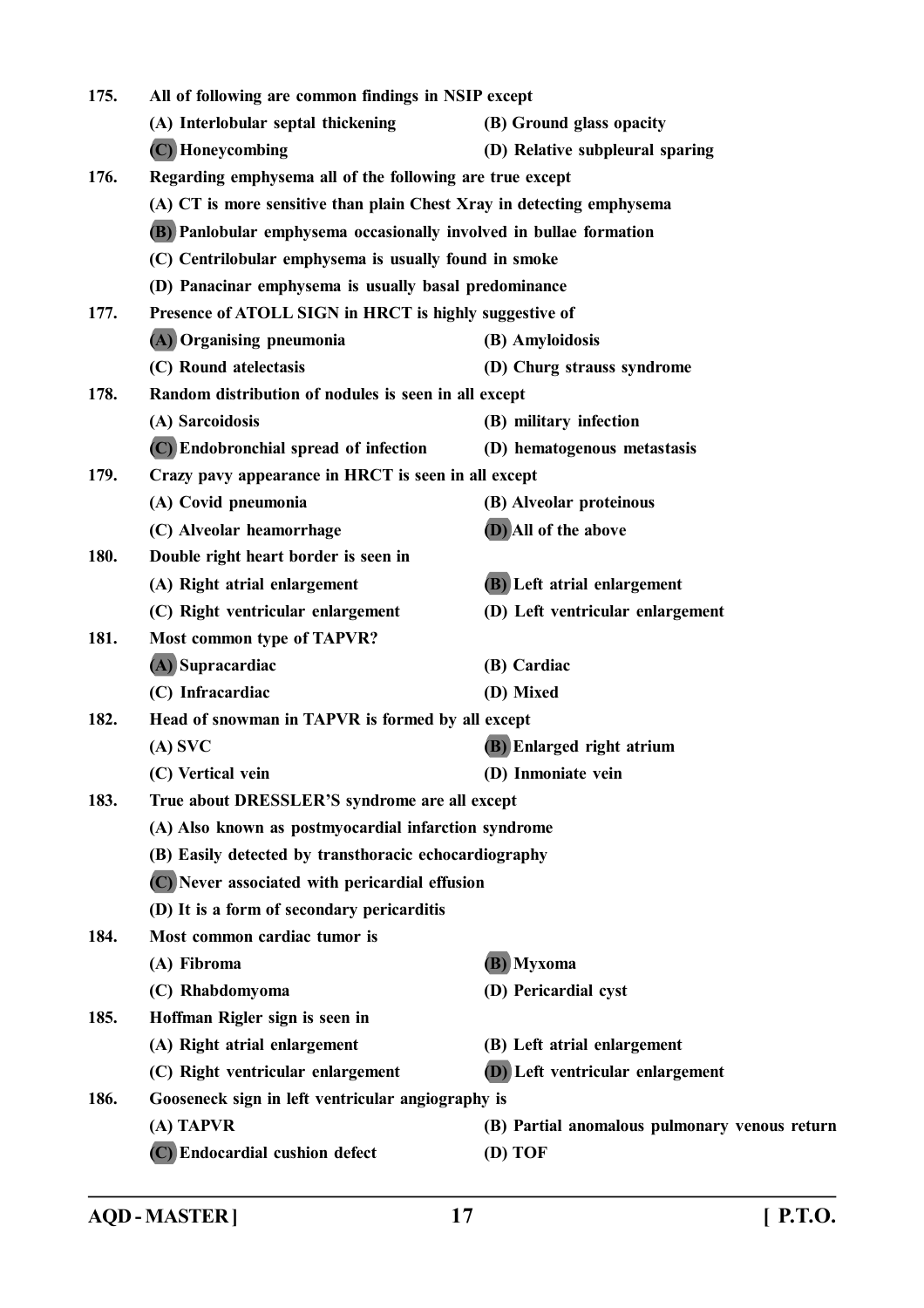**187. Reverse figure of three sign on left oblique view during barium oesophagography (A) TOF (B) Aortic coarctation (C) Ebstein anomaly (D) TAPVR 188. True about Broncho-Arterial ratio is all except (A) It is internal diameter of bronchus divided by diameter of adjacent pulmonary artery (B) B/a ratio increases with age (C) Normal ratio is more than 1 (D) High altitude increases B/A ratio 189. Central venous pressure (CVP) catheters are used to monitor (A) Right atrial pressure (B) Left atrial pressure (C) Right ventricular pressure (D) Left ventricular pressure 190. True about endotracheal tube are all except (A) Tip of tube should be 5 to 6 cm above carina (B) Chest xray important to assess the position of tip (C) Overinflated cuff may cause tracheostenosis (D) All of the above 191. A 45-year-old woman complains of a cough and her CXR demonstrates a solitary cystic structure**

**within the left lower lobe, measuring approximately 6 cm in diameter. The peripheral aspect of the cystic structure lies in contact with the chest wall and appears slightly flattened. Within this structure there appears to be a floating membrane. What is the most likely diagnosis**

**(A) Aspergillosis (B) Coccidioidomycosis**

**(C) Hydatid disease (D) Tuberculosis**

- **192. A 65-year-old man has a routine CXR prior to a left hipreplacement. An incidental right hilar mass is noted with associated right middle lobe collapse and bulging of the oblique and horizontal fissures. Cavitation is seen within the mass and mediastinal lymphadenopathy is demonstrated on the subsequent CT examination. No calcification is demonstrated within the mass. What is the most likely diagnosis**
	- **(A) Arteriovenous malformation (B) Aspergilloma**
	-
- 
- **(C) Empyema (D) Squamous cell carcinoma**
- **193. A 40-year-old woman with rheumatoid arthritis undergoes an HRCT chest following a gradual increase in shortness of breath. Interstitial inflammation and fibrosis is noted. What additional finding is most likely to suggest a diagnosis of NSIP rather than UIP**
	- **(A) Honeycombing (B) Irregular changes over time**
	- **(C) Mediastinal lymphadenopathy (D) Prominent ground glass attenuation**
- **194. A 34-year-old woman presents with a history of a low grade fever, malaise, anorexia, weight loss and pleuritic type chest pain. A CXR shows bilateral small pleural effusions with linear band atelectasis at both bases. No other chest abnormality is seen. Which one of thefollowing is the most likely diagnosis**
	- **(A) Ankylosing spondylitis (B) Dermatomyositis**
		-
	-
- 
- 
- 
- **(C) Rheumatoid arthritis (D) Systemic lupus erythematosus**
- **195. A 25 year old male had a road traffic accident & is now complaining of paraesthesia involving his left shoulder. Which one of the following radiological features is the most likely related cause**
	- **(A) Dislocated left sternoclavicular joint (B) Fractured left 2nd rib**
	-
	- **(C) Fractured left humerus (D) Left tension pneumothorax**